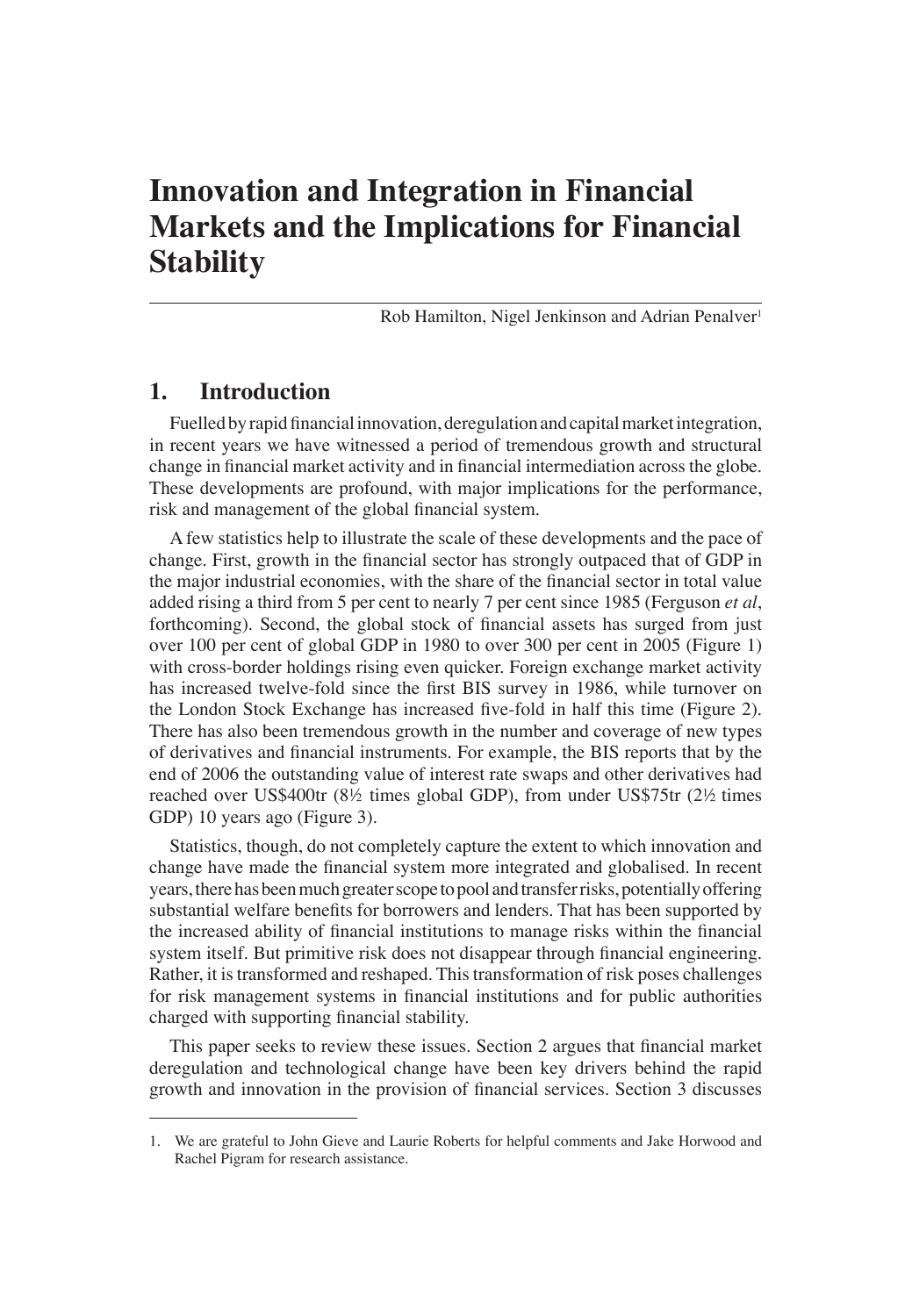

**Figure 1: Global Financial Assets** Ratio to world GDP

**Figure 2: Index of Stock Exchange Transaction Volumes** January  $2000 = 100$ 



Source: Bloomberg

Sources: IMF; McKinsey & Company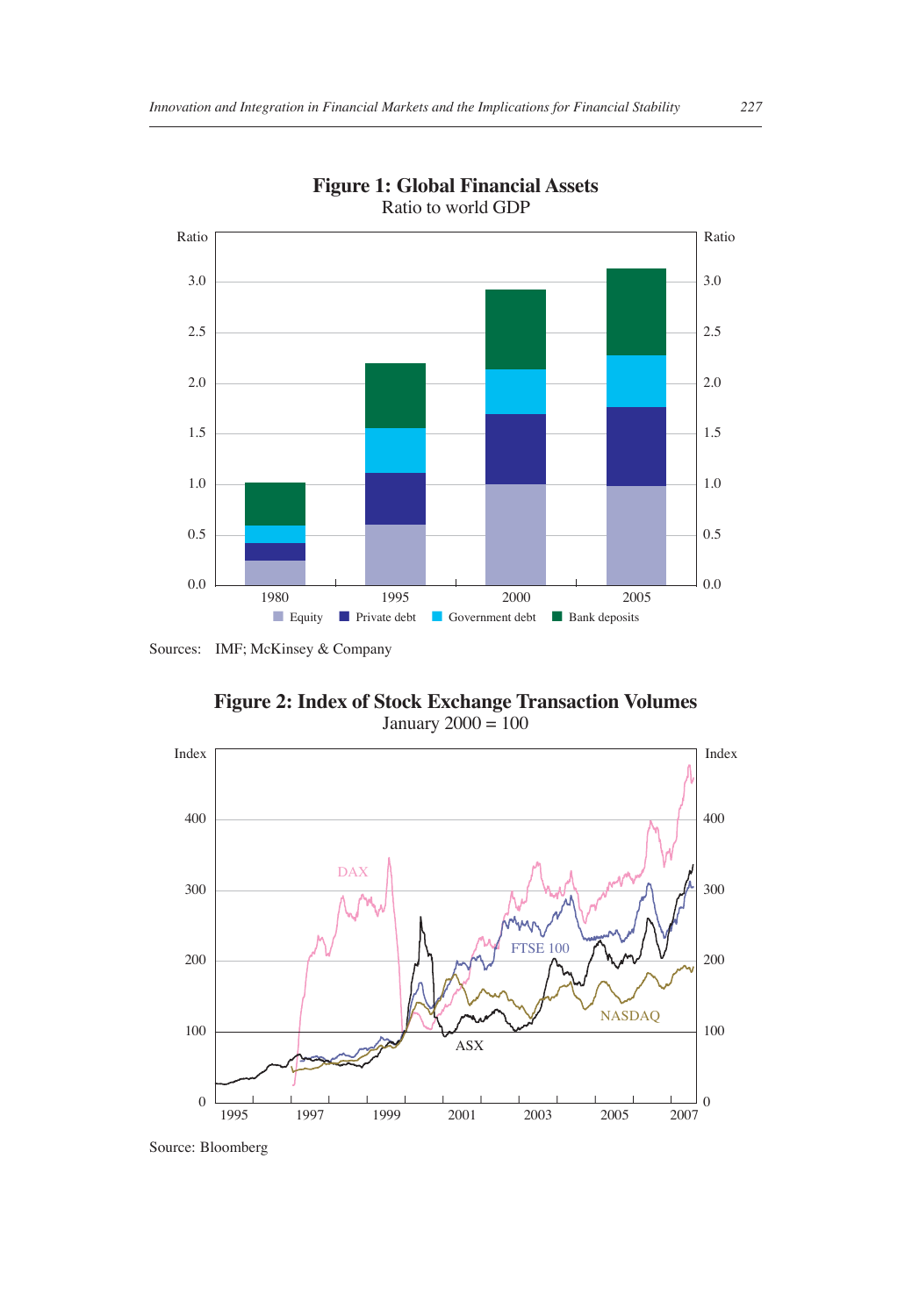

**Figure 3: Outstanding Notional Amounts of Derivatives**

the welfare gains to households and corporations – the ultimate users of financial services – while Section 4 explores the main implications for the financial system. Section 5 looks forward and reviews some of the emerging issues for the financial sector and for the risks to financial stability. Section 6 draws out the challenges for financial stability authorities.

#### **2. Drivers for the Changes in the Provision of Financial Services**

As discussed by the Group of Ten (G10), there has been no single dominant cause of the rapid increase and changing nature of financial intermediation  $(G10 2001)$ . Instead, there have been numerous supporting influences. We would highlight the fundamental importance of deregulation and heightened international competition, and of advances in information and communication technology that underpin financial innovation.

Widespread deregulation of the financial system in recent decades has had a major impact on the supply of financial services (Ferguson *et al*, forthcoming). For example, the removal of quantity rationing and price controls substantially expanded the freedom of financial institutions to increase their balance sheets, offer a wider range of services and compete with each other. Regulatory barriers to cross-border activity – including exchange controls – have been progressively removed in most countries, facilitating diversification of risk and again strengthening competition

Source: BIS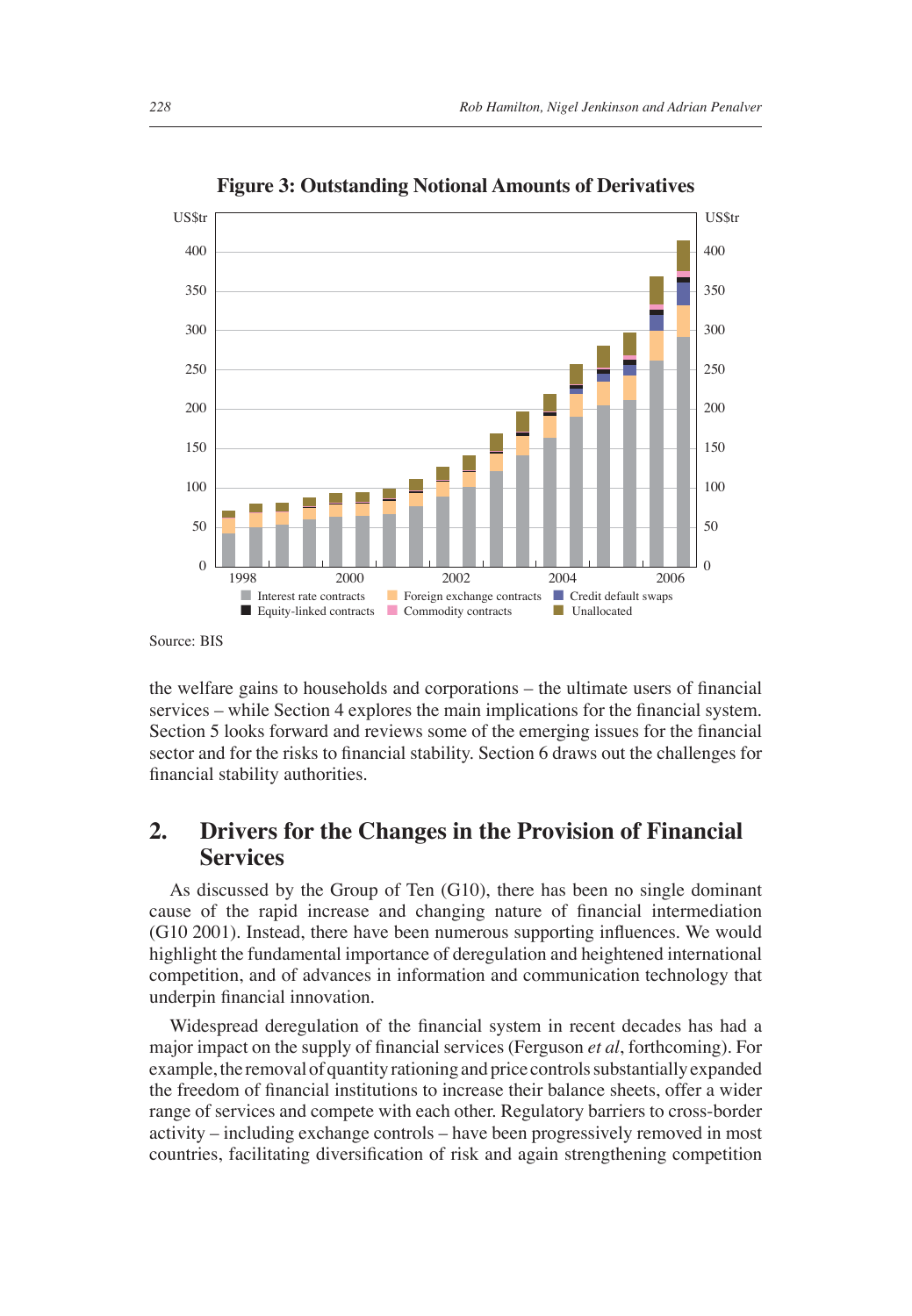and the ability to transfer technological advances and to exploit economies of scale. As one illustration, 30 per cent of G7 banks' lending is now cross-border, up from 7 per cent in 1970. And takeovers and mergers within the financial sector have mushroomed, with cross-border demand a significant driver. Of the top ten UK banks 20 years ago, five have merged or been taken over by other UK-owned institutions and two have been purchased by owners located overseas. In New Zealand, of course, the banking system is now almost entirely owned by Australian banks. The lowering of barriers to cross-border activity and ownership has contributed to the rise of large complex financial institutions (LCFIs), which now operate on a global scale. Equally, deregulation has reduced the cost of entry and promoted greater competition in financial markets across the spectrum, for example through rapid growth in non-bank financial institutions, such as hedge funds.

A second profound influence on the provision of financial services has been the huge advance in information technology and communication (Heikkinen and Korhonen 2006). The ability to assimilate data and to perform complex calculations has helped market practitioners to develop new financial products that decompose and repackage different components of financial risk. These new products can be matched more closely to the demands and risk preferences of both investors and borrowers and thus improve the completeness of financial markets. The innovation process has been underpinned by the widespread and ready electronic access to news and information on economic and financial developments and on market responses. That, in turn, has improved arbitrage and market pricing.

As one example among many, the whole process of securitisation and structuring of credit products would not have been feasible without advances in information technology. Electronic databases and increased processing power have enabled the storage, filtering and analysis of huge quantities of information, without which the pooling and tranching of loans would be prohibitively expensive. Technology has similarly supported the back-office functions of recording, tracing and reconciling the payment flows of these highly complex instruments.

Deregulation and improved technology have consequently spurred financial innovation and improved the pricing of risk in financial markets. Greater efficiency and competition in the financial system have in turn led to a fall in the costs of financial intermediation. For example, bid-offer spreads on standardised instruments have fallen sharply (Figure 4). The next section examines the implications of these changes for users of financial services.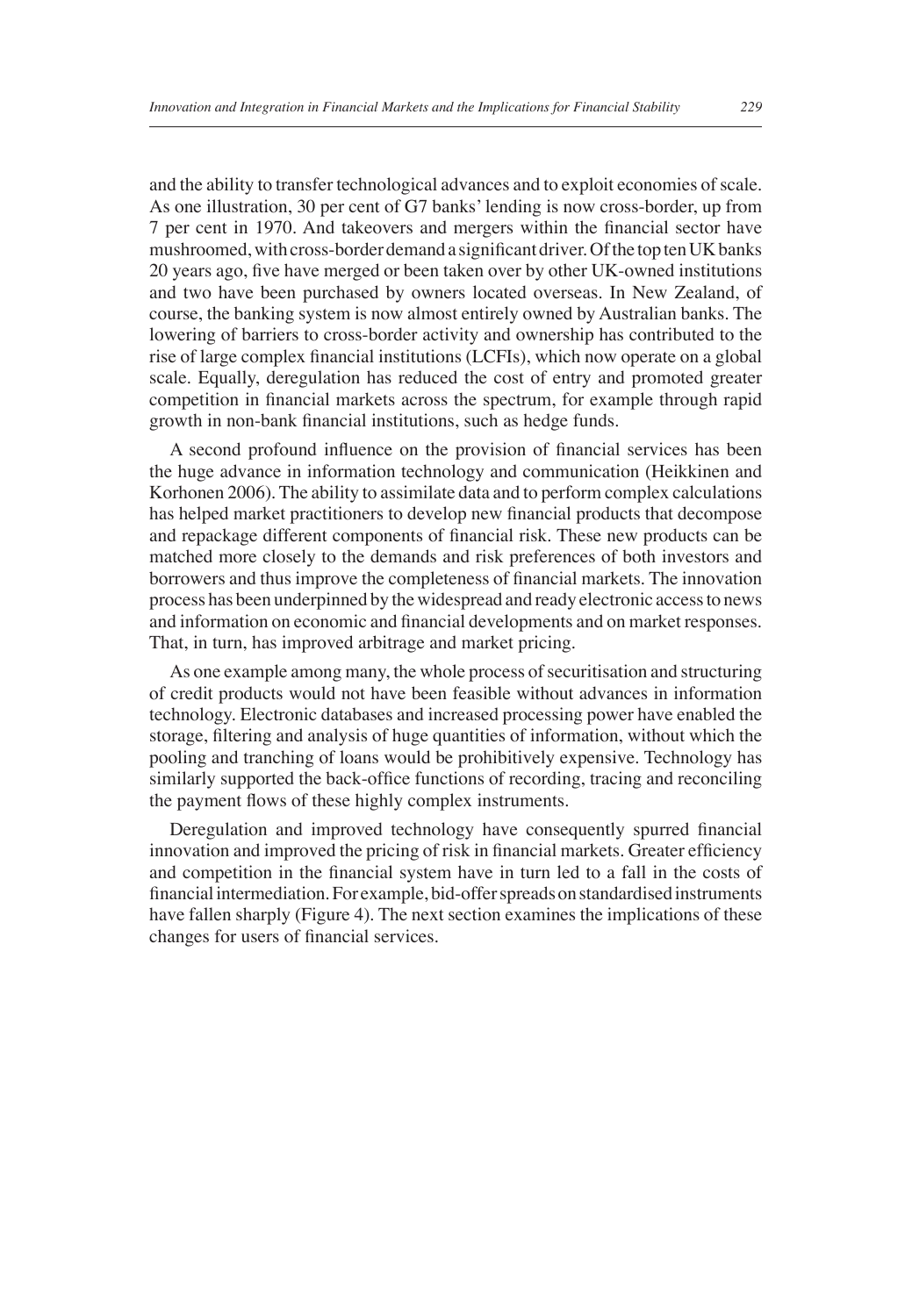

**Figure 4: Bid-offer Spread on Foreign Exchange Transactions** 22 January 1996 = 100

### **3. Impact on Users of Financial Services**

Financial innovation and globalisation have substantially increased the availability of credit to households and corporations and widened the menu of financial products to suit diverse demands. These changes have supported the growth of economic activity (Levine, Loayza and Thorsten 2000). The gains in financial system efficiency have lowered the cost of capital for firms and improved the ability of households to smooth their lifetime consumption and to insure against unexpected outcomes.

The increase in market access and in the breadth of borrowing options has delivered products better-matched to customers' needs. For example, on the corporate side, over the past 20 years, the number of firms with direct access to capital markets has grown substantially (Figure 5). And there has been an increase in the availability of long-term debt (Figure 6), which may be more suited to the characteristics of corporate investment. Borrowing is readily available at both fixed and floating interest rates. Moreover, the ability of non-financial firms to manage their risks has been transformed by their increasing use of derivatives, particularly for managing interest rate and currency risk (Figure 7), but also for other exposures such as those to commodity prices.

Households have also benefited from a wider range of mortgage and unsecured borrowing products. For example, 25 years ago, mortgage choice in the UK was easy – households could choose either a repayment mortgage, with interest based upon banks' standard variable rates, or an endowment mortgage, with interest again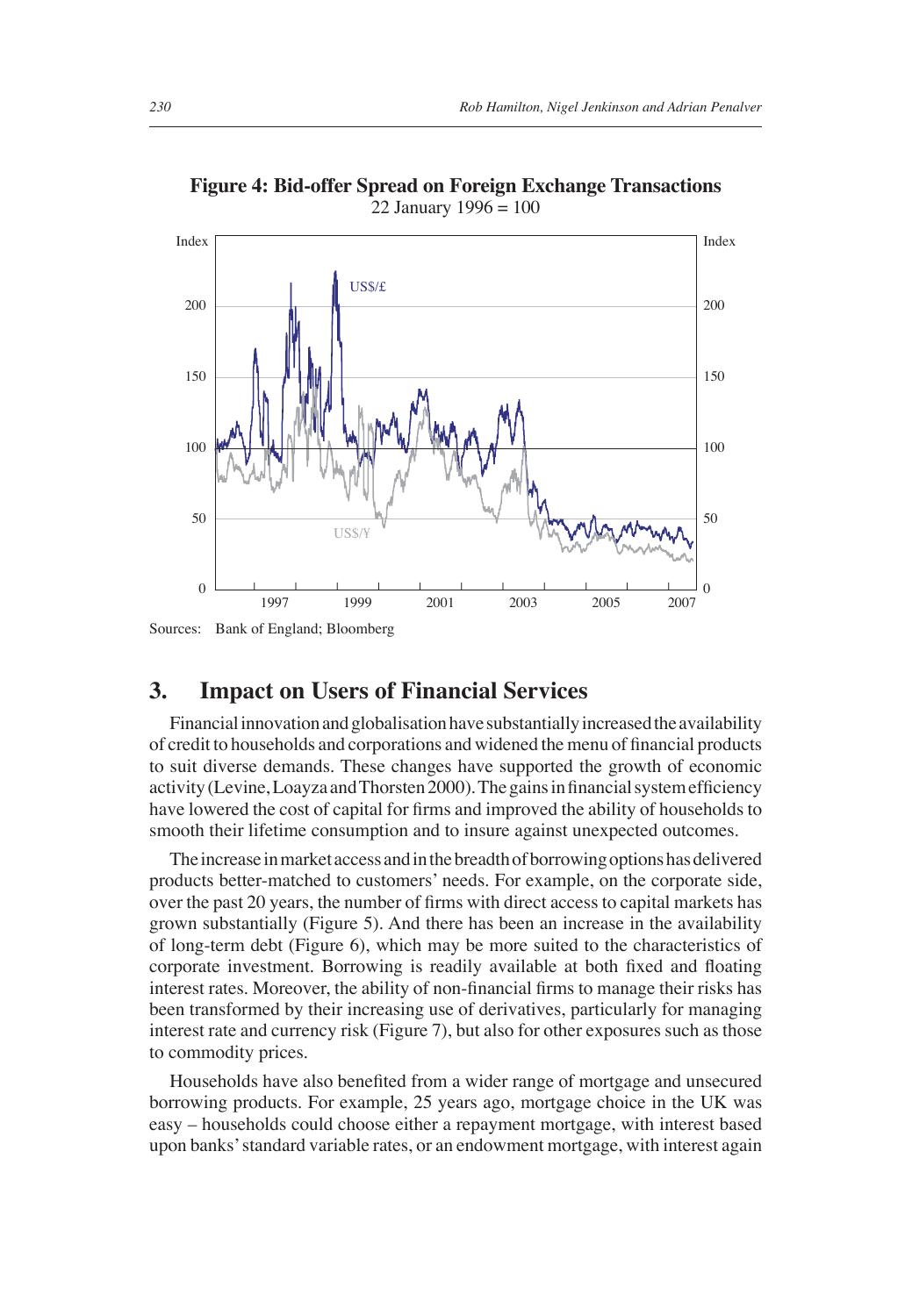

**Figure 6: Maturity Structure of Corporate Bond and Loan Issuance**



Note: Excludes issuance where the maturity is not recorded in the database Source: Dealogic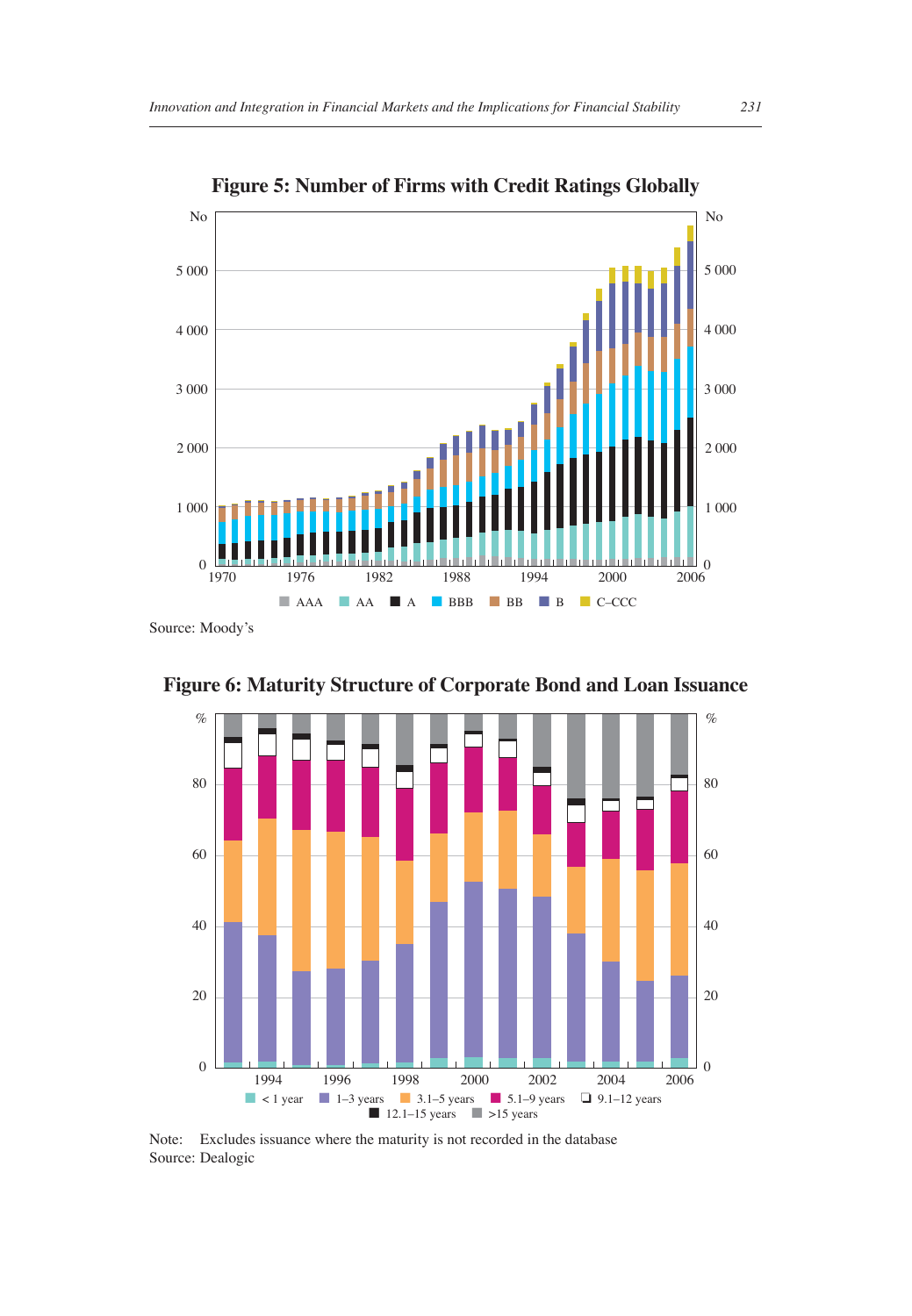

**Figure 7: Non-financial Companies' Use of Derivatives** Notional value outstanding

Source: BIS

based on the standard variable rate, but with a separate investment fund aimed at repaying the principal. Now mortgage types include: repayment; endowment; pension; negatively-amortising; interest-only; and lifetime mortgages. The rate may be determined by reference to a floating, tracker or fixed rate for maturities between 2 to 25 years. And products may incorporate additional facilities such as cash back, payment of professional fees or lock-in periods. In addition to borrowing for house purchase, individuals have increasingly been able to undertake mortgage equity withdrawal – delivering borrowing for consumption at secured rather than unsecured rates. And the cost of secured funding has fallen – for example, in the UK the average spread on mortgages has fallen from 1.5 percentage points above LIBOR in 1999 to 0.3 percentage points in the first half of 2007. These options have broadened choice. And the process of evolution is continuing. The recent growth of the fledgling house-price derivatives market suggests that ultimately households may be able to hedge housing risk. Of course, the increase in complexity of households' borrowing choices increases their exposure to new risks, placing a premium on financial advice and education.

In addition to an increase in borrowing options, there has also been an increase in credit availability – reflecting a number of interrelated factors. First, the removal of quantity rationing, for example by reducing, and in many cases eliminating, the use of cash ratio requirements as an active mechanism for monetary control (King 1994). Second, the reduced cost of borrowing. And third, the increase in risk-based pricing,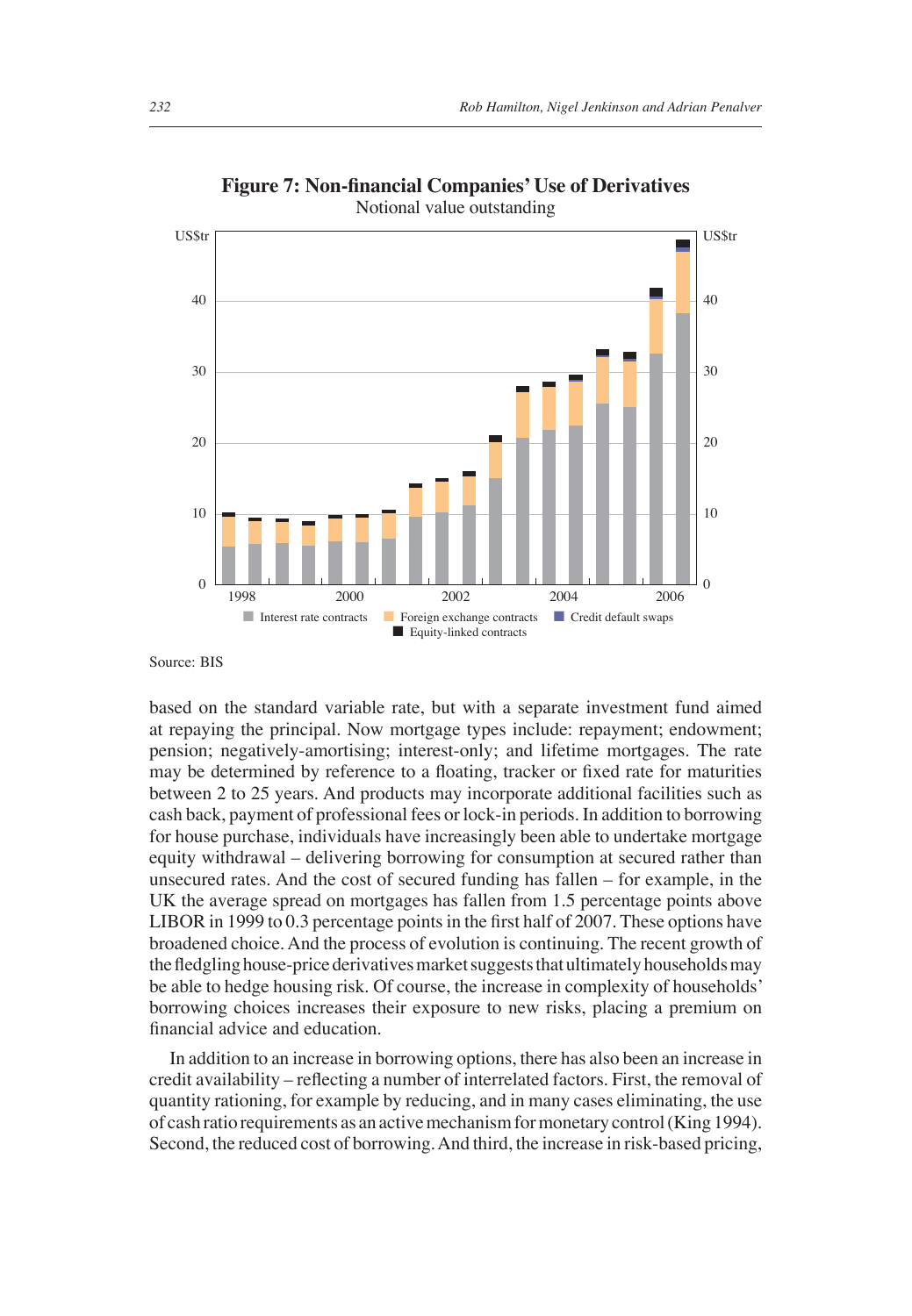which has supported the extension of credit to reach higher-risk customers and thus lowered constraints (Berger, Frame and Miller 2002). Access to capital markets by sub-investment grade firms has increased (Figure 5), and leveraged finance has risen sharply (Figure 8). Households have also had broader access to credit – for example, in the UK, two-thirds of adults had a credit card in 2006, double the proportion in 1984 (Figure 9). During this time, households' total unsecured borrowing increased from 5 per cent to 24 per cent of household income. And across the G7 economies, household debt relative to income has increased by an average of four-fifths in the past 20 years (Figure 10),<sup>2</sup> suggesting a marked easing of credit constraints.

The range of investment vehicles available to households and firms has also changed fundamentally over recent decades. For example, 35 years ago, equities in the US were mainly held directly by domestic households; now, they are mainly held indirectly through institutional investors, with different funds providing a large menu of different risk/return trade-offs (Figure 11). The increasing range of options has enabled even small retail investors to develop more diversified, tailored and complex portfolios – including gaining exposure to property, commodity and foreign exchange risk. Once again, this has placed a premium on financial acumen, especially as previous investment returns may not provide a good guide to likely future returns.



**Figure 8: Global Syndicated Lending to Corporations** Per cent of world GDP

<sup>2.</sup> The trend has been even more pronounced in Australia, with the ratio of debt-to-income more than doubling in the past 10 years.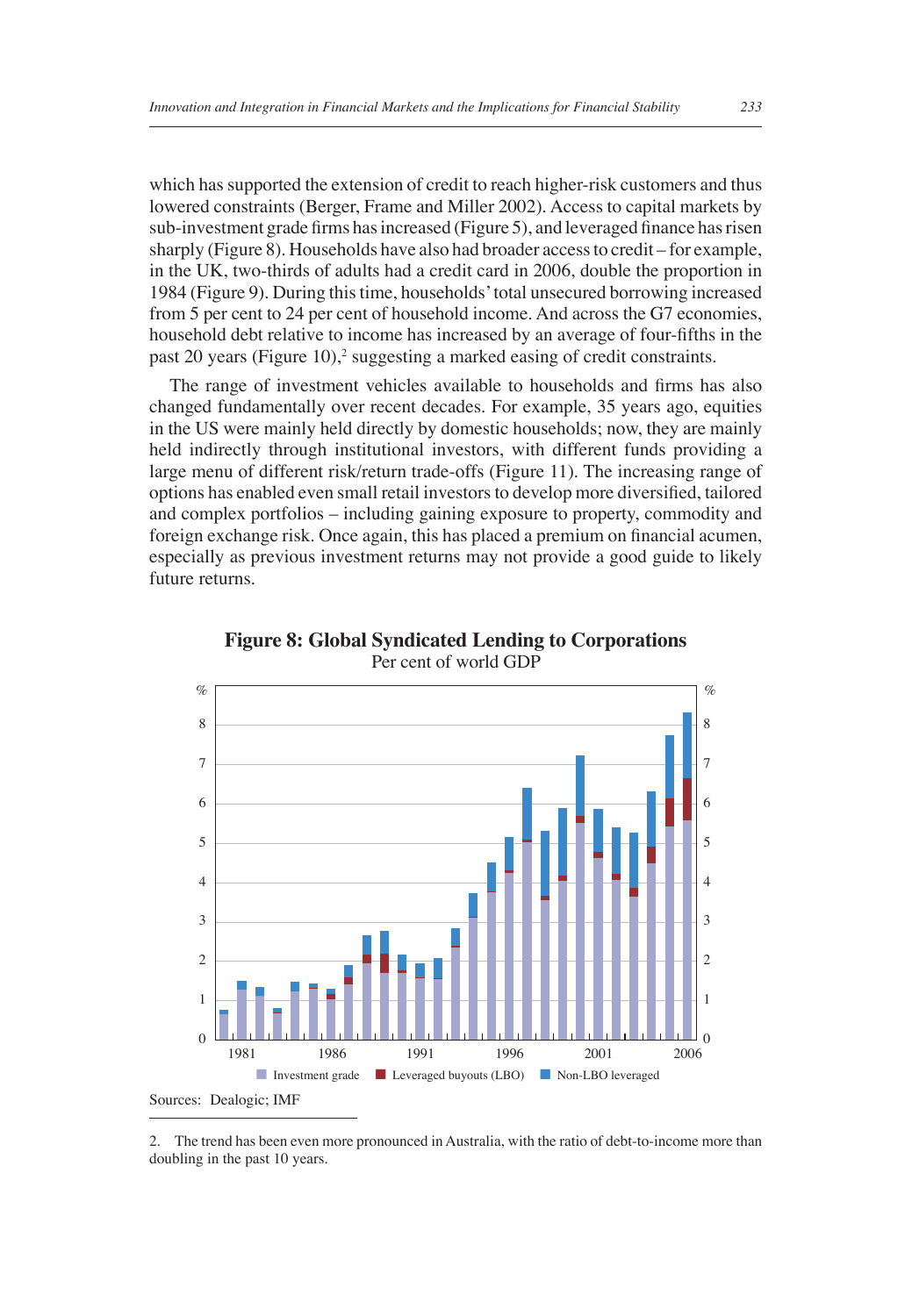

**Figure 9: Proportion of Adults in the UK with a Credit Card**

Sources: Association for Payment Clearing Services (APACS); Bank of England; National Statistics



**Figure 10: Household Debt-to-income Ratios**

Source: OECD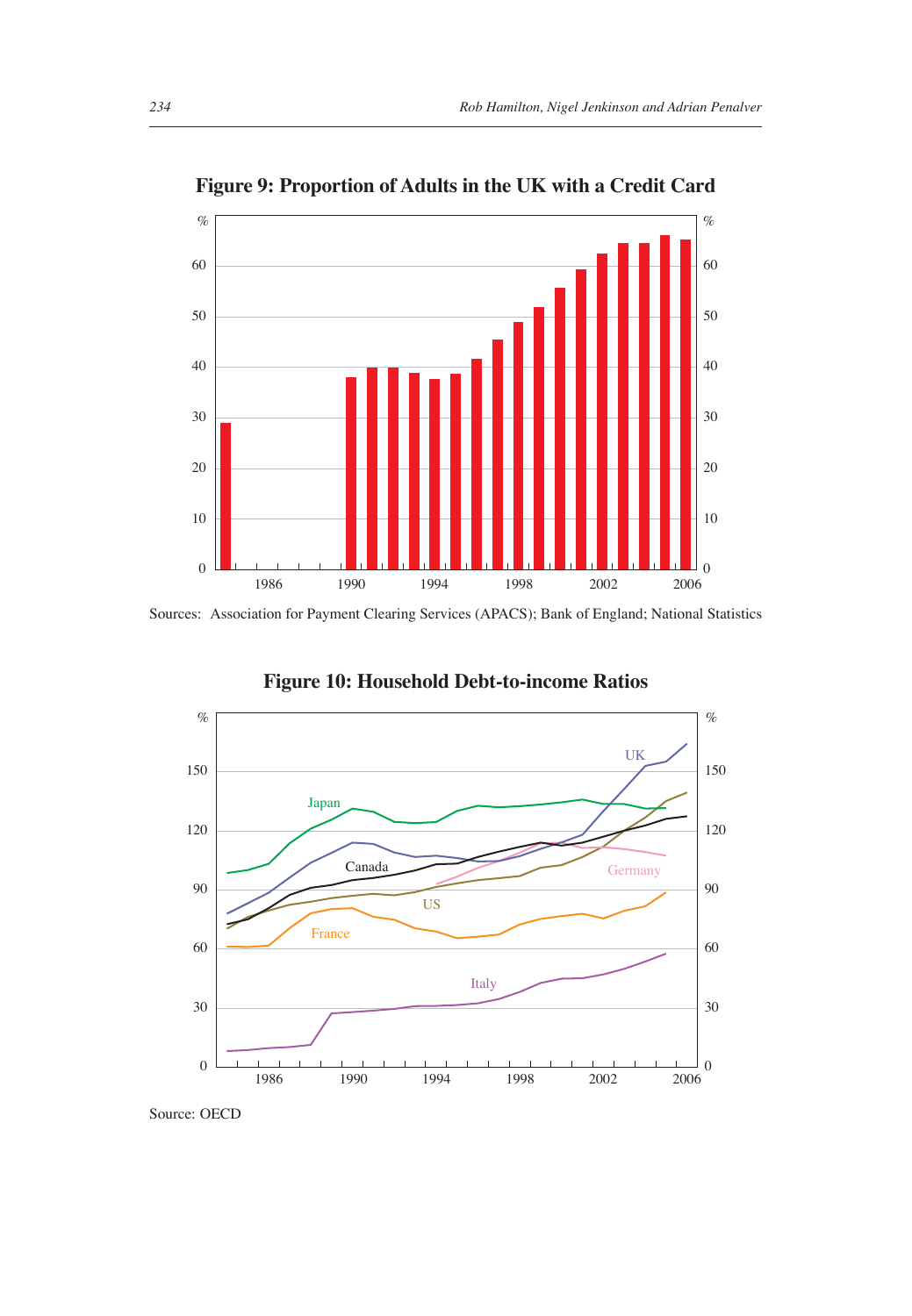



In addition to the greater choices over investment and borrowing opportunities, households in many countries are becoming increasingly responsible for financing costs which were previously socialised and borne by governments (Caruana 2007). These costs include pension provision, tertiary level education, health care and long-term old-age support.

Although the largest investment vehicles remain pension and mutual funds, there has been huge growth in alternative investment funds – aimed primarily at the wealthier investor – which offer the prospect of higher, but potentially riskier, returns. These include hedge funds, where the number of firms has increased by a factor of 8 in the past 15 years (Figure 12), and private equity companies. These newer investment vehicles look to achieve higher returns by more active management and/or by taking on higher risks – perhaps by moving down the credit or liquidity spectrum into volatile or illiquid instruments, or by using leverage. Lower costs of financial market participation have also led to an increase in the number of retail investors and 'day-traders', who actively participate in foreign exchange and other markets, with the involvement of Japanese investors in the yen carry trade a prime example.

A direct consequence of households and companies taking up a wider variety of financial market instruments is that their individual balance sheets have become more complicated. A household could, for example, be managing a hybrid residential mortgage loan, which allows equity withdrawal to finance other goods and services,

Source: Board of Governors of the Federal Reserve System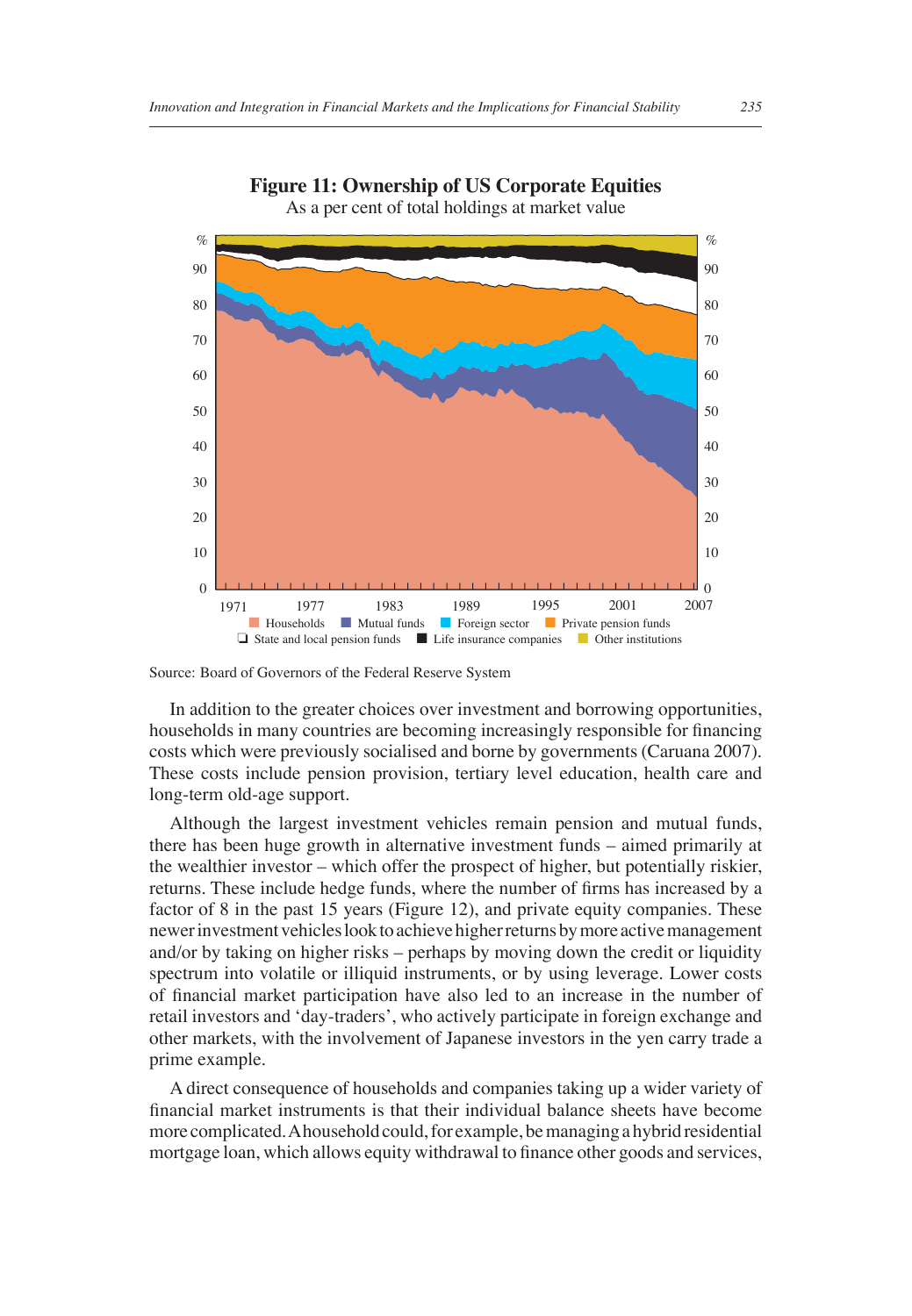

**Figure 12: Global Hedge Fund Activity**

a buy-to-let loan for an investment property, a pension, and an investment portfolio of domestic equities and foreign currency bonds. If well managed, a complex balance sheet like this example provides considerable flexibility for households to smooth consumption and to maximise lifetime opportunities. Given sensible use of diversification and a buffer of capital, households can also make themselves more robust to temporary shocks, such as a spell of unemployment. Companies can do exactly the same. Although sustained healthy economic growth and low macroeconomic volatility are almost certainly the strongest influences, the low rate of corporate defaults in recent years may in part reflect increased use of hedging products that strengthen companies' capability to weather temporary shocks. Indeed there may be a possible mutually reinforcing effect. Households and corporations that have increased their financial robustness do not need to make sharp adjustments to their expenditure patterns in the event of an external shock, thereby reducing the potential amplitude of the change in overall spending.

Nevertheless, agents attempting to optimise their balance sheets through additional use of financial instruments have to form an expectation of risks at a particular point in time, and so are not immune from expectational errors or from changes beyond their planning horizon. For example, a company may be able to swap its floating-rate loan for a fixed rate, hedge its foreign currency exposures, buy forward any commodity inputs, buy credit protection against the failure of a supplier and buy volatility protection against major movements in the value of assets in its staff's pension plan. By locking in prices today, the firm protects itself against the vagaries of short-term market volatility. But such hedges rely on accurate forecasts of future risks – and firms could find themselves under- or over-hedged.

Source: Hennessee Group LLC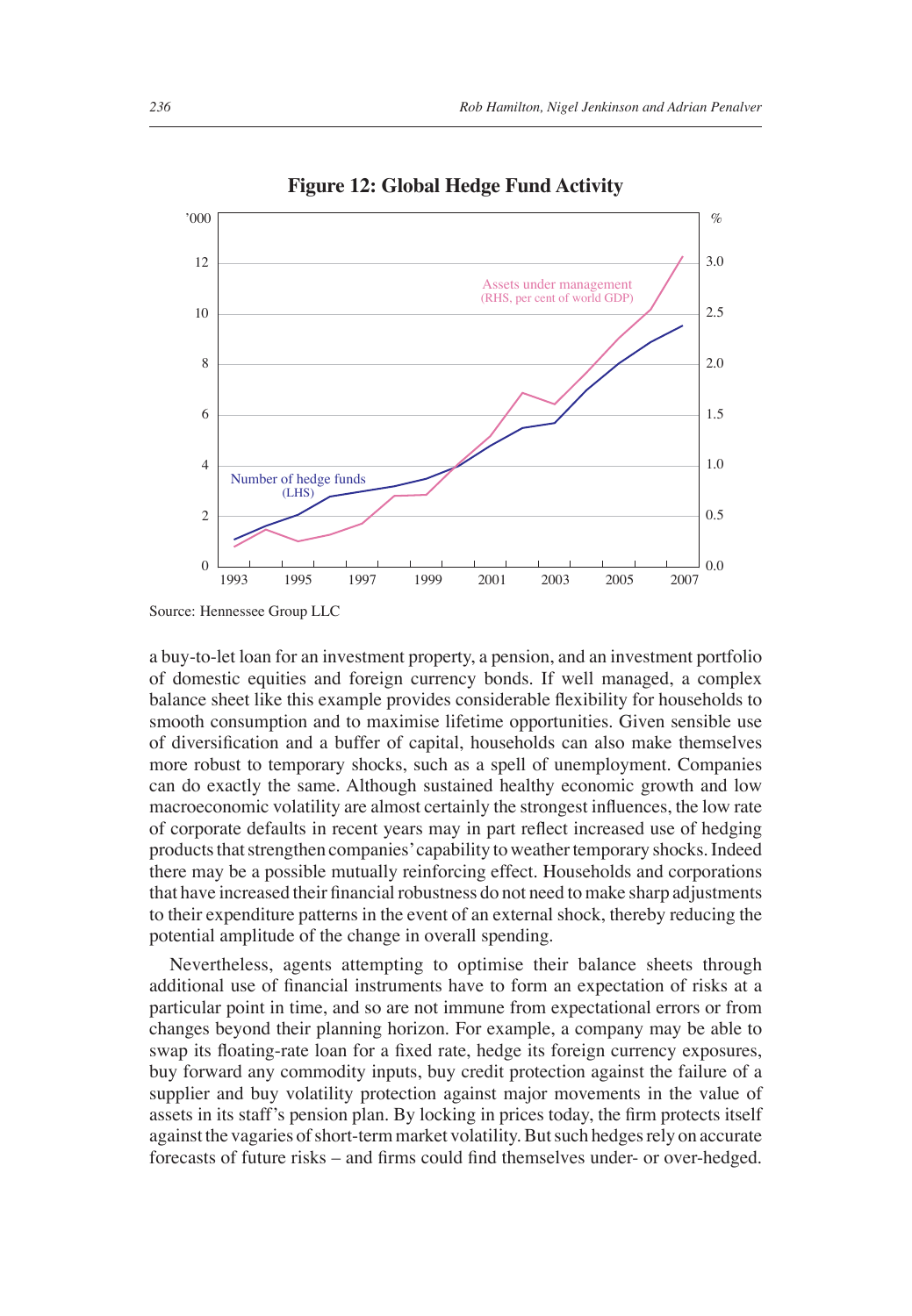In addition, immunity from market movements may also make it difficult to pick up latent deterioration in the firm's profitability, which may only become apparent when the hedges mature and the institution is forced to rehedge and refinance. This can make the assessment of credit risk more challenging because a balance sheet can look impervious to shocks in the short run but remain vulnerable to subtle shifts in fundamentals in the longer run.

#### **4. Implications for the Financial System**

Innovation, deregulation and integration are significantly changing the way the financial system operates and manages its risks.<sup>3</sup> This offers substantial benefits but also poses different and difficult challenges for financial institutions. This section examines the implications more closely.

The ability of financial firms to hedge and diversify exposures, as well as to transfer risks to other financial institutions or agents who are more willing or able to bear it, has transformed the way financial institutions manage risk in recent years (CGFS 2003). The rapid growth of derivatives and options underpins this transformation. For although derivative markets for physical commodities were first launched in 1898, their extensive use in financial contracts is of course a very modern development. The first financial futures contract was introduced on the Chicago Mercantile exchange only 35 years ago in May 1972. But by 2006, over 5 billion contracts were traded globally, with a dramatic increase over the past decade. Similarly, use of over-the-counter (OTC) derivatives has increased sharply – with the notional value outstanding increasing five-fold since 1998 (Figure 3). A particularly important innovation has been the development of the credit derivatives market. This has grown at a tremendous pace, with the International Swaps and Derivatives Association (ISDA) reporting an increase in the notional value outstanding from US\$0.6tr in 2001 to US\$34tr in 2006. Credit derivatives offer banks and other institutions the facility to lay off (and to take on) credit risks much more easily than before. And credit derivatives have also spawned the growth of synthetic credit products and broken the link with the physical supply of debt – credit positions on a particular corporation may be many multiples of the physical volume of debt outstanding.<sup>4</sup> The use of options has also increased dramatically, with the BIS reporting that the notional value of contracts has increased almost five-fold since 1998. These contracts have enhanced financial institutions' ability to hedge complex risks and enabled users to take on (and protect themselves against) exposure to specific risks  $-$  for example, by providing protection against extreme downside movements in a particular asset price.

The structure of the financial system is also changing. Historically, banks could only originate as many loans as they had the capacity to finance, subject to strict

<sup>3.</sup> See also Rajan (2005).

<sup>4.</sup> For example, in the case of the bankruptcy filing of the US automobile components firm Delphi in 2005, the value of credit derivatives related to this company was more than 10 times the par value of its bonds outstanding.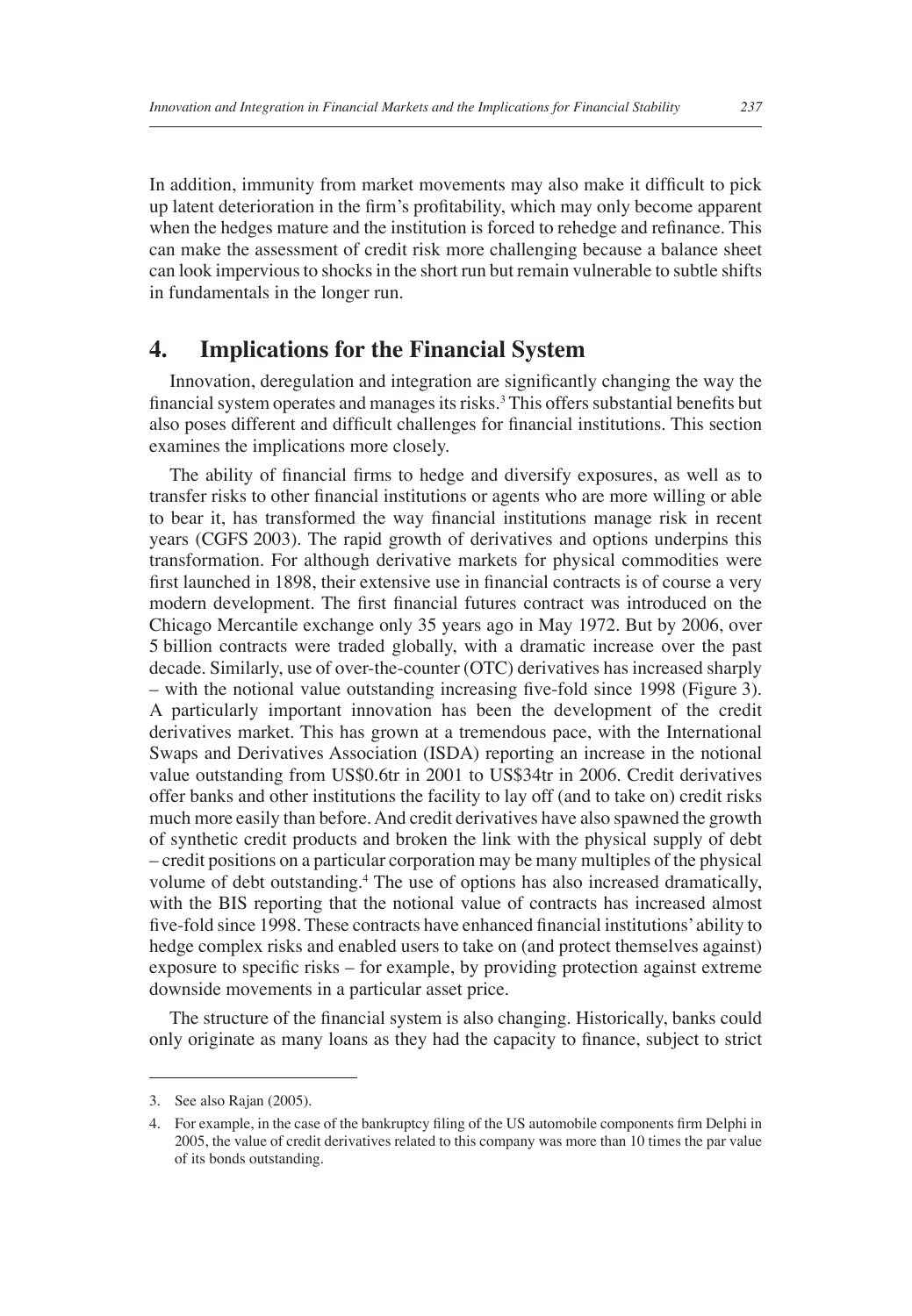concentration limits. But the ability to securitise and hedge portfolios of loans has enabled two key functions of banks – the origination and holding of credit risk – to be separated. The process started in the early 1970s, with residential mortgage-backed securitisations by government agencies in the US. Activity has grown very rapidly over the past 10 years (Figure 13), as banks have securitised retail mortgages and a wide range of other assets, most prominently commercial mortgages and consumer credit. There have been equally profound changes in credit risk management in recent years, underpinned by growth in credit derivatives. That has fuelled a surge in complex structured finance products, such as collateralised debt obligations (CDOs), which have tripled since 2004. CDOs can be backed by a relatively diverse array of bonds, loans or other assets, and by enabling the pooling and slicing of risk to meet investor demand they increase the scope of loans which can be on-sold.

Banks are taking advantage of the ability to separate the screening and monitoring of loans from the provision of term financing and moving more towards an 'originate and distribute' or 'arms-length financing' business model, whereby loans are originated and then repackaged and sold on as a security. This enables banks to maximise the value they can achieve from knowledge of borrowers' and lenders' needs through developing relationships, but at the same time economise on capital. Perceived differences between the regulatory and economic cost of capital may have increased the incentive to securitise and thus accelerated this process. The transition





Source: Dealogic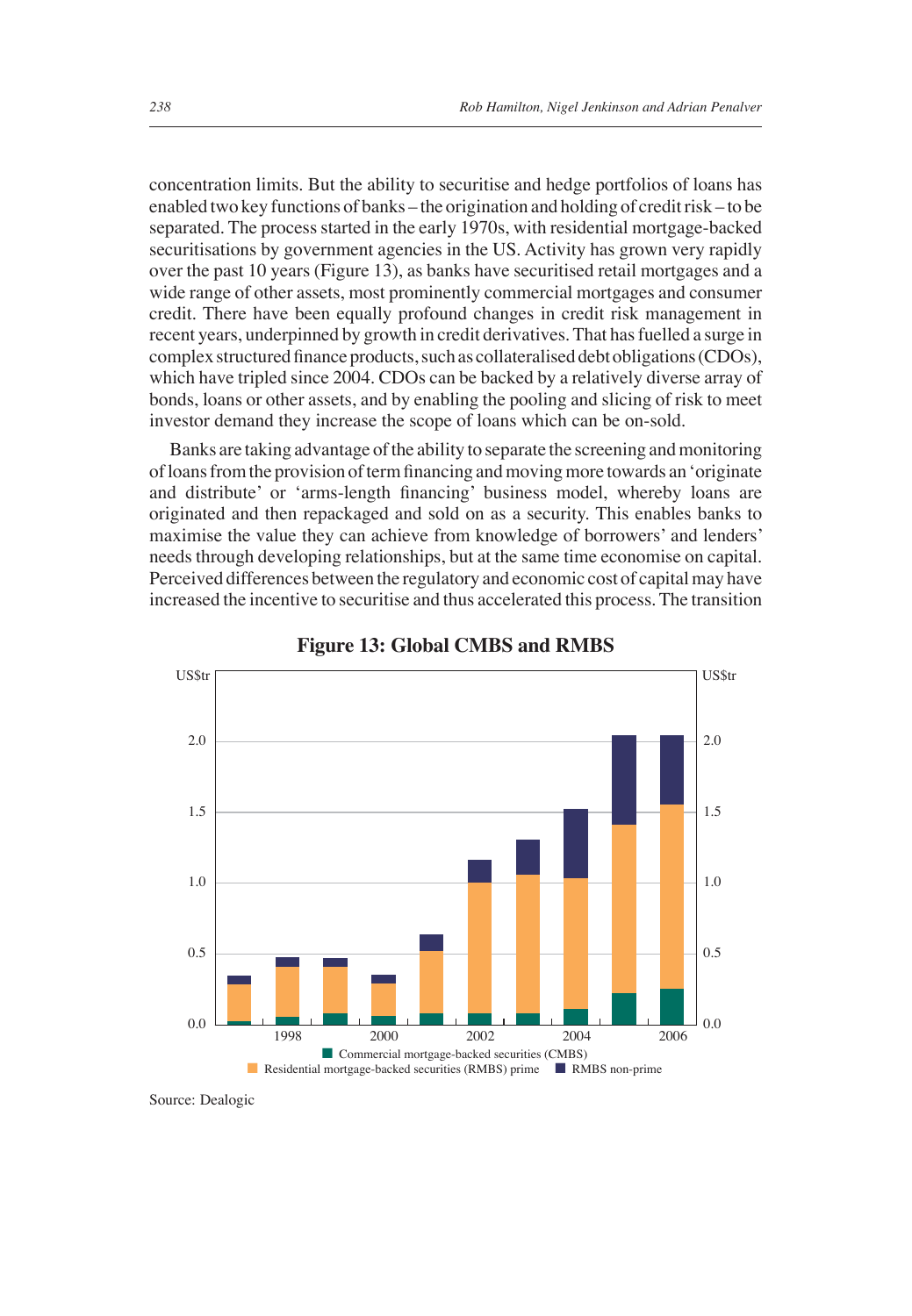towards greater arms-length financing is more pronounced in the United States and the United Kingdom than in many other countries (IMF 2006), but the underlying drivers are common across countries.

Arms-length financing can bring some advantages for the system as a whole. Credit risk can be dispersed amongst a wider range of investors, helping to reduce the concentration of exposure. Moreover, risk can be transferred to those with high tolerance or capacity to absorb it. In theory, credit risk could be moved away from the core settlement banks, thereby protecting the payments system from major credit shocks. But in practice, banks' balance sheets have still continued to expand rapidly in recent years – with the largest 10 UK banks tripling their total assets in the past 10 years, in part through acquisition as well as organic growth (Figure 14). Furthermore, the 16 LCFIs identified in the (April 2007) Bank of England *Financial Stability Report* (FSR) have more than doubled their balance sheet since 2000, supported by a large increase in holdings of trading assets – in part due to greater proprietary risk-taking, but also reflecting increased warehousing of assets supporting 'originate and distribute' activity (Figure 15).

Dispersed credit risk though does have potential costs. A lender with a concentrated exposure to a creditor has a powerful incentive to screen and monitor credit risk. The incentive weakens as risk becomes more and more dispersed. So greater arms-length



**Figure 14: Major UK Banks' Total Assets**

Source: UK banks' published accounts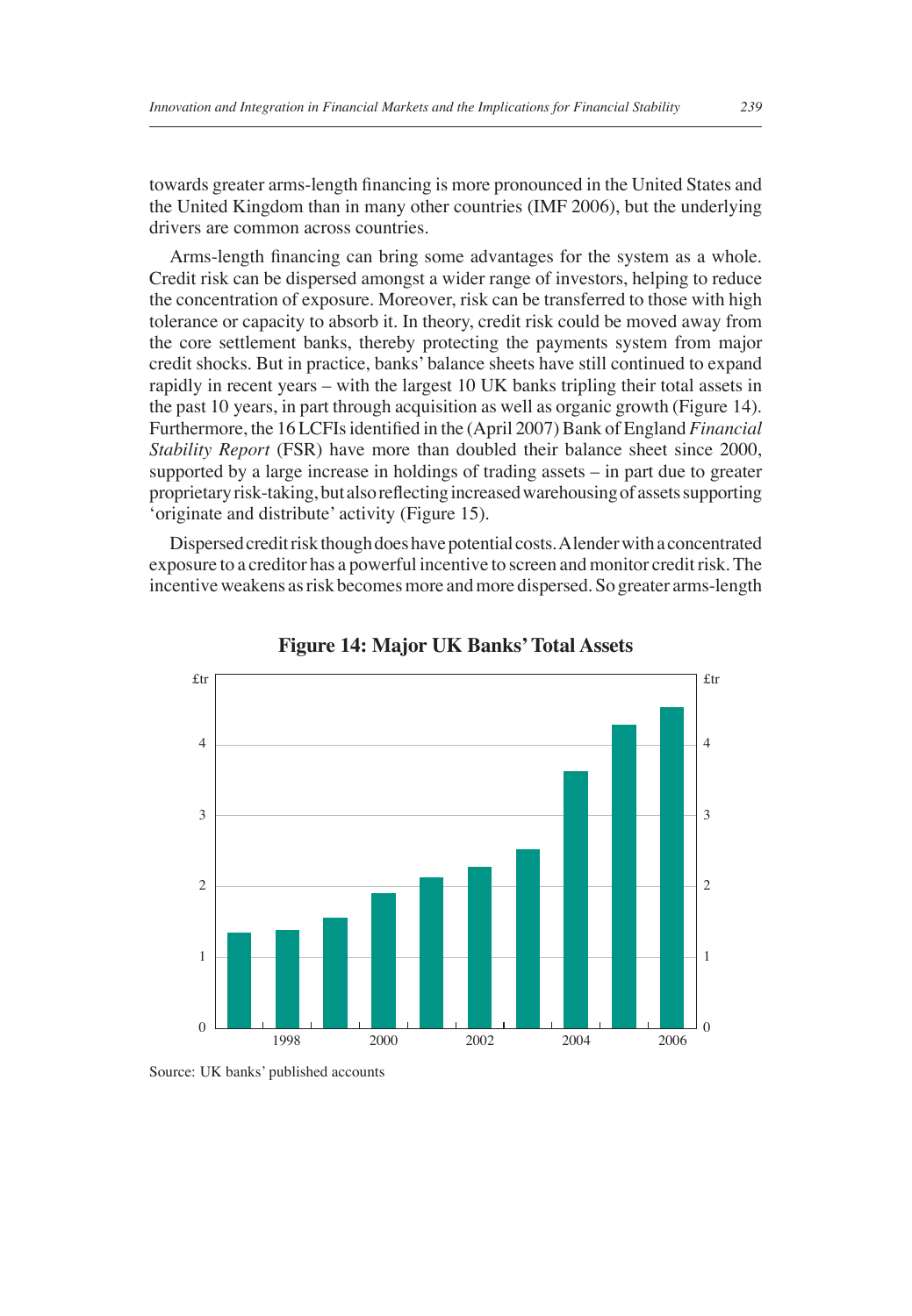

**Figure 15: LCFIs' Total Assets**

financing may well weaken credit assessment across the system as a whole.<sup>5</sup> And increased reliance is likely to be placed on specialists such as rating agencies.

Increased use of securitisation as a funding source and risk management tool is also changing the nature of liquidity risks in the banking sector (IIF 2007). Historically, banks have been vulnerable to liquidity runs because they have had liquid deposit liabilities but illiquid loan assets. Securitisation affects this vulnerability in a number of ways. First, the mismatch in maturity between assets and liabilities is lessened if long-dated assets are typically sold. Second, banks can now sell down loans they retain on their balance sheet if they come under pressure in normal market conditions, as securitisation has created a market for what were previously illiquid assets (though care, of course, is needed to avoid any impression of weakness or a 'fire sale'). Third, banks can originate a large volume of loans from a given base of customer deposits and capital by turning over their balance sheet more quickly. Typically, originated

Notes: The group of LCFIs (large complex financial institutions) includes 16 of the world's largest banks and securities houses that carry out a diverse and complex range of activities in major financial centres, chosen on the basis of their importance to UK banks and the UK banking system.

 <sup>(</sup>a) 'Other' includes (among other items) receivables, investments, goodwill and property. Sources: Bank of England; Thomson Financial; US Securities and Exchange Commission filings; LCFIs' published accounts

<sup>5.</sup> Reputational risk ensures that banks continue to have some incentives to assess credit risks properly. In addition, the market may expect them to retain some residual exposure to the loans they securitise – although banks could hedge some of this exposure through the credit derivatives market.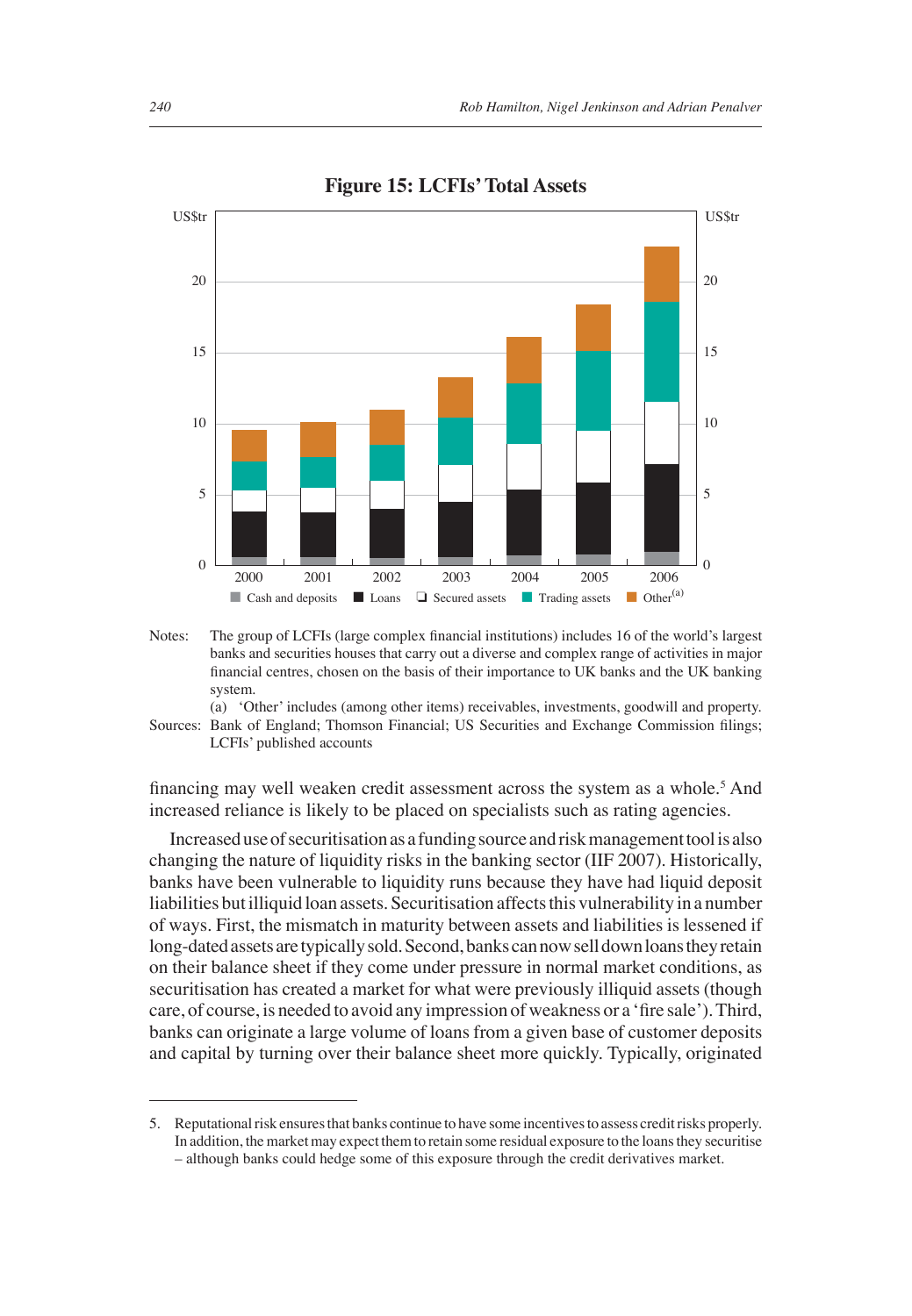assets awaiting securitisation are built up in 'warehouses' financed by wholesale deposits. These deposits are generally less sticky than traditional customer funding. So while assets are more liquid, liabilities may be too, placing additional emphasis on active liquidity management and contingency funding arrangements.

There has to be some difference of opinion to make a market, but not too much. Indeed Governor Warsh of the US Federal Reserve recently described market liquidity as synonymous with confidence (Warsh 2007b). However, market liquidity is potentially fragile if there are changes in fundamentals that increase uncertainty, because liquidity does not depend solely on a trader's expectations about the change in risk but also reflects his or her beliefs about the expectations of other traders (and so on). A trader will be cautious about committing to buy a financial asset at a price they regard as fair, if they judge that other traders will consider it too high and so expect the price to fall further. This strategic behaviour may amplify shocks and lead to traders requiring a higher risk premium. Indeed it may lead them to take themselves out of the market entirely in response to adverse news. As a result, liquidity can quickly evaporate from markets in response to a fundamental shock (especially to expectations) and these dynamic reactions can contribute to the fatness of tails in the distribution of returns. If there is a corresponding flight to quality, there can also be sharp movements in the correlation between financial products. Market liquidity risk is therefore inherently difficult to price and manage.

The increase in institutions' and investors' cross-border activity is also leading to greater synchronisation and correlated movements across international markets. Through greater spreading and shifting of risks to holders overseas, domestic markets may thus be less vulnerable to country-specific shocks. But by the same token, increased globalisation of markets has raised the scope for spillover and contagion between markets, reducing the benefits of diversification as market synchronisation has increased. For example, the first principal component of equity returns across the US, UK, Japanese and euro area exchanges has increased from about a third in 1980 to around two-thirds (Figure 16), while a similar measure of the co-movement in changes in nominal bond yields has also increased strongly (Figure 17). Moreover, co-movement tends to rise sharply during times of severe stress, such as at the time of the 1987 stock market crash, as investors collectively seek to reduce exposure to higher-risk assets across the board, leading to pressure on market liquidity.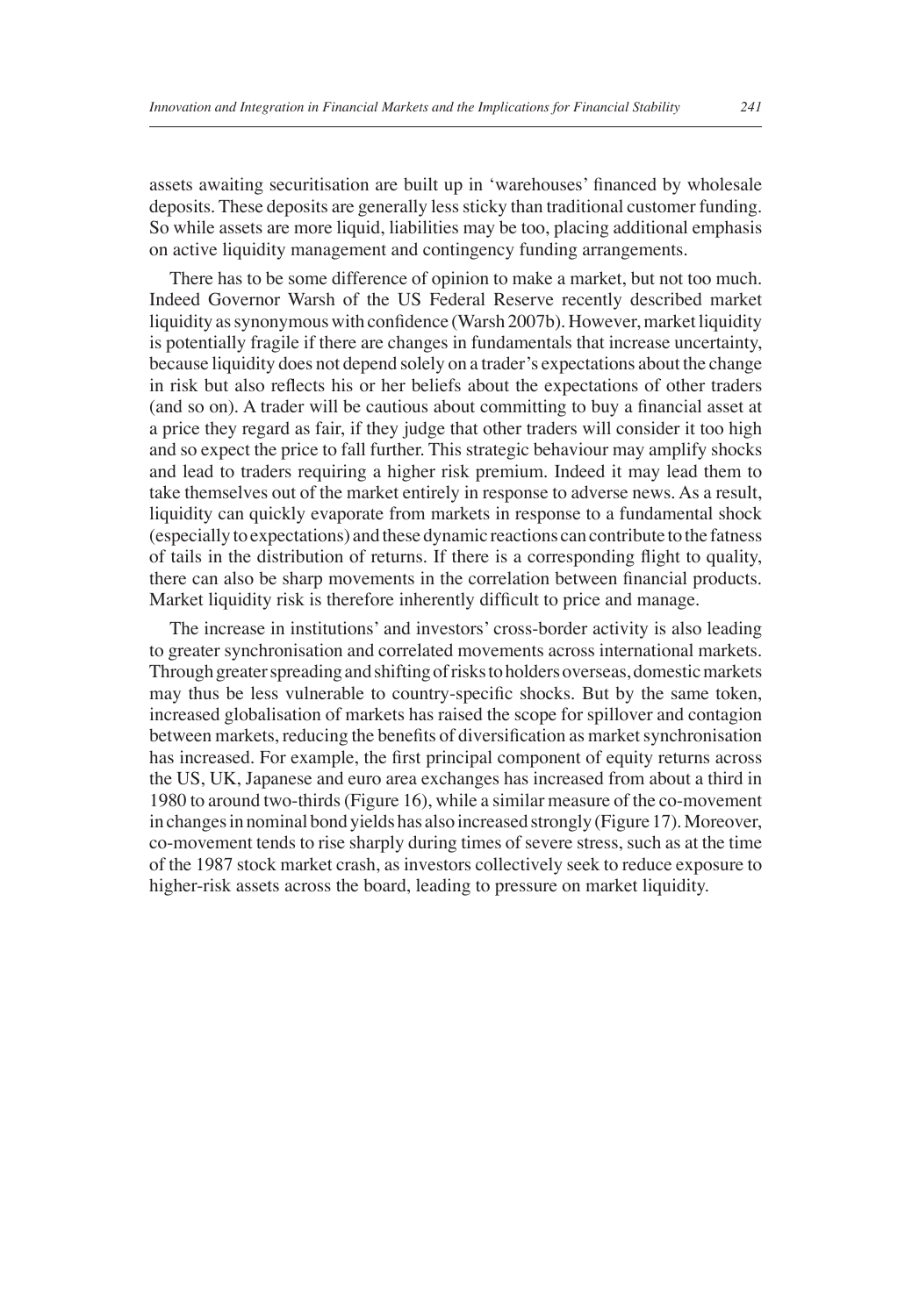

**Figure 16: Co-movement in International Equity Prices**



Source: Thomson Financial



**Figure 17: Co-movement in International Bond Prices**

Note: First principal component of nominal price changes in euro area, Japanese, UK and US 10-year nominal yields

Source: Thomson Financial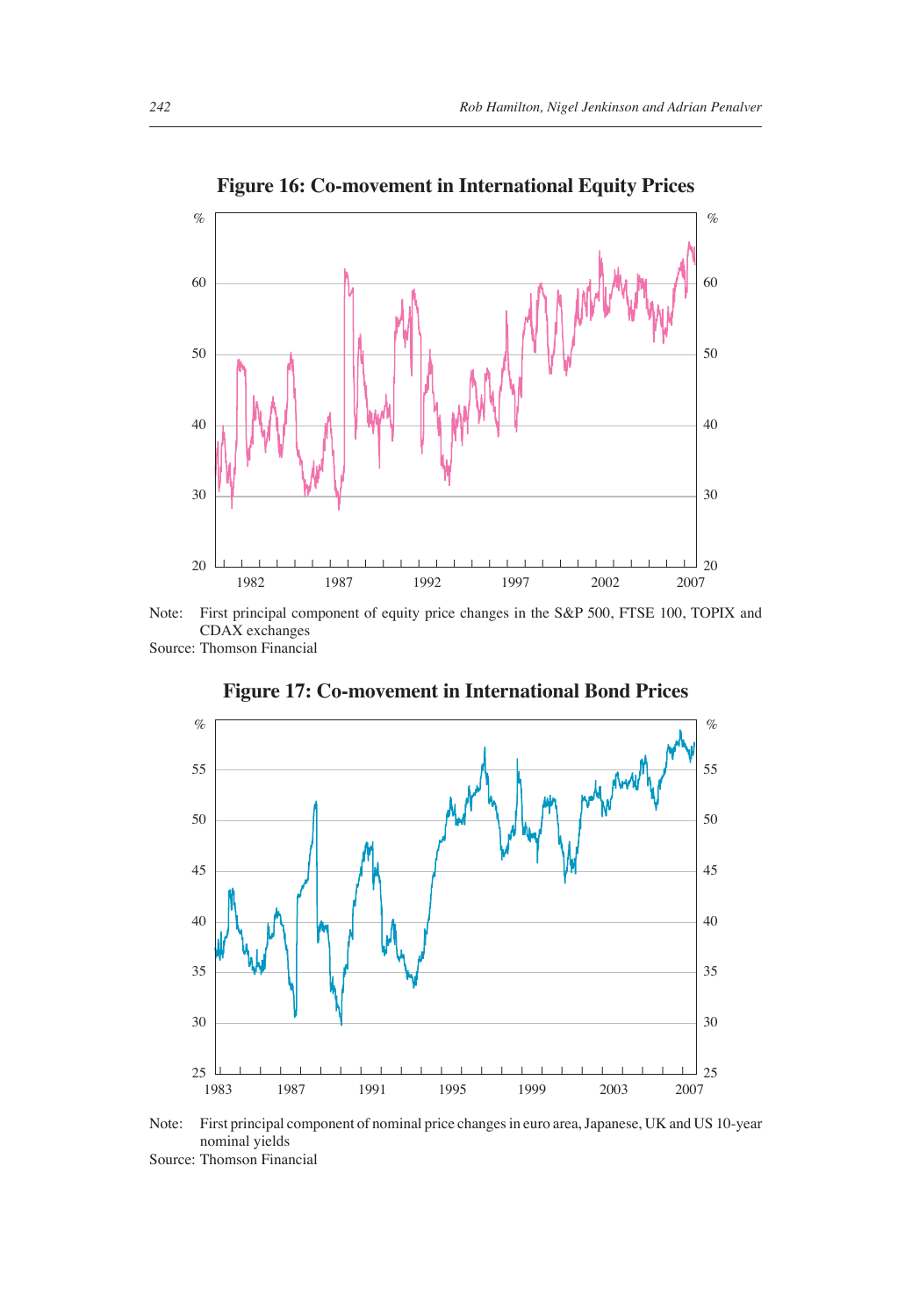#### **5. Looking Forward – Issues and Risks**

So how have these changes affected the performance of the financial sector in recent years, and what issues and risks do they raise looking forward? Financial institutions have been highly profitable in recent years. Economic conditions have been generally benign – strong global growth and low macroeconomic volatility have supported corporate profits and household disposable income. Moody's report that global corporate default rates remain around their lowest levels since their series began 25 years ago. So corporate credit losses have been very low by historical standards. Credit premia have narrowed substantially in recent years, notwithstanding the marked increase of spreads very recently as conditions have tightened (Figure 18). Banks and other investors (such as institutional funds and hedge funds) have consequently made large mark-to-market profits on asset holdings in recent years. Very high financial market activity has also supported trading income and fee income.

Some of the gains made by the financial sector in recent years are consequently likely to be one-off, reflecting the adjustments in asset prices to an environment of lower macroeconomic volatility and sustained low inflation, supported by the remarkable pace of financial innovation and financial deepening, and, until very recently, the buoyancy of market liquidity, itself linked partly to accommodative monetary conditions which have now been largely unwound. Strong global liquidity conditions in recent years have reduced the return to the standard liquidity transformation function of the banking system. Low liquidity premia have encouraged banks to shift down the liquidity spectrum and/or increase the amount of market and





Source: Merrill Lynch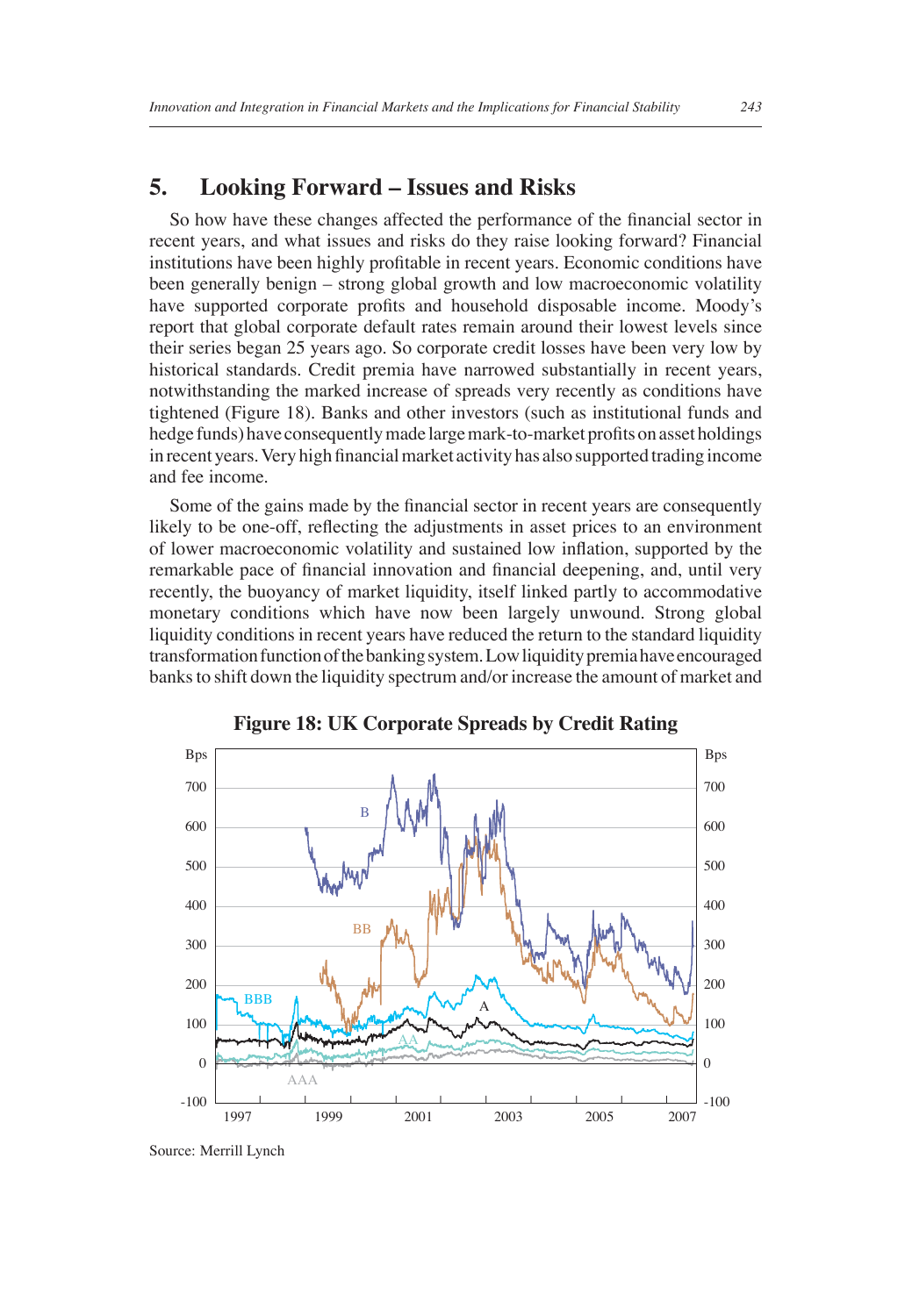credit risk they are prepared to take. And this search for yield has encouraged firms to write protection against a wider range of financial market outcomes.

While a number of structural forces supporting greater financial deepening are likely to continue, such as the pressure to exploit economies of scale described above, and the extensive opportunities in emerging economies, the future environment for the financial sector is unlikely to be as benign as in recent years (Bank of England 2007).

The current situation in financial markets is illustrating some of the key risk management challenges, in particular the importance of collective behaviour and the scope for sharp price adjustments if confidence and market liquidity are jolted.

In advance of the current market turbulence, the compensation for taking future risk had fallen sharply given the marked narrowing of credit risk and liquidity premia in recent years. That, of course, presented no issues if the reduction in compensation had matched the reduction in perceived risks. But, in practice, as highlighted in Bank of England FSRs and elsewhere, there were reasons to suspect that this was not the case, as investors were seeking additional yield and market frictions were limiting full arbitrage.

Before the recent correction in credit markets, a persistent theme from many market contacts was that the compensation for credit risk was too low in their view. Yet at the same time, the contacts judged that it was in their optimal long-run business interest to retain an active presence in the market, at the cost of running additional financial risk. That would enable them to maintain placings in league tables and thus avoid losing market share against their peers. Short-term performance targets for compensation purposes may have added to the incentives to remain with the herd and raised the costs of taking a contrarian position to provide effective market arbitrage. As noted in recent Bank of England FSRs, this collective behaviour increased systemic financial risk. The potential for a sudden, and potentially sharp, reversal in low risk premia was raised. Individual firms appeared to be overly confident of their ability to exit positions at limited cost, failing to take full account of the collective impact of a change in sentiment on market prices given the potential evaporation of market liquidity as other risk holders rushed to hedge or exit positions. That is one reason why the Bank's judgment in the April FSR was that the vulnerability of the system as a whole to an abrupt change in conditions had increased, notwithstanding the judgment that the system remained highly resilient.

Although events are still unfolding, the recent sharp correction in financial markets in response to a reappraisal of credit risks and the valuation of complex credit products, in the wake of the losses in the US sub-prime markets, demonstrates the importance of market liquidity and the scope for market adjustments to be amplified by collective behaviour in response to shocks.<sup>6</sup> It also demonstrates the importance of strong credit assessment as fundamental values are reasserted in the longer run,

<sup>6.</sup> As highlighted by the sudden spike in the price of credit insurance on high-yield corporate debt (Figure 19) and by the sharp rise in the bid-offer spread on an index of leveraged loans (Figure 20). See also Bank of England (2006).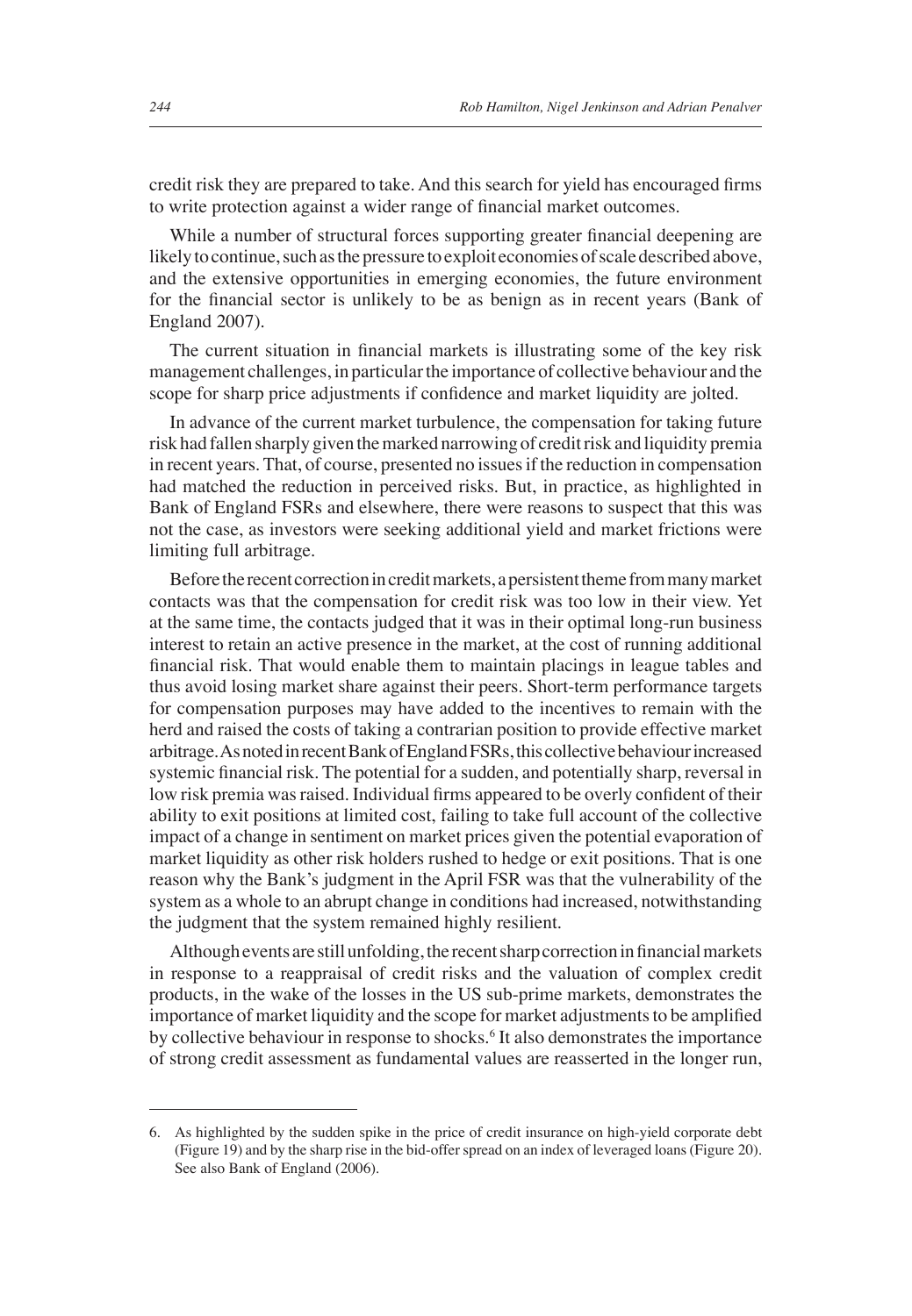

# **Figure 19: North America CDX High Yield**

Note: CDX is the umbrella term for the family of credit derivative indices for North American and emerging-market entities.

Source: JPMorgan Chase & Co



#### **Figure 20: Bid-offer Spread on Leveraged Loans**

Notes: Bid-offer spread on the LevX 5-year index as a percentage of current mid-price. The senior index comprises 1st lien leveraged loan CDS; the subordinated index comprises  $2^{nd}$  and  $3^{rd}$  lien leveraged loan CDS.

Sources: Bank of England; International Index Company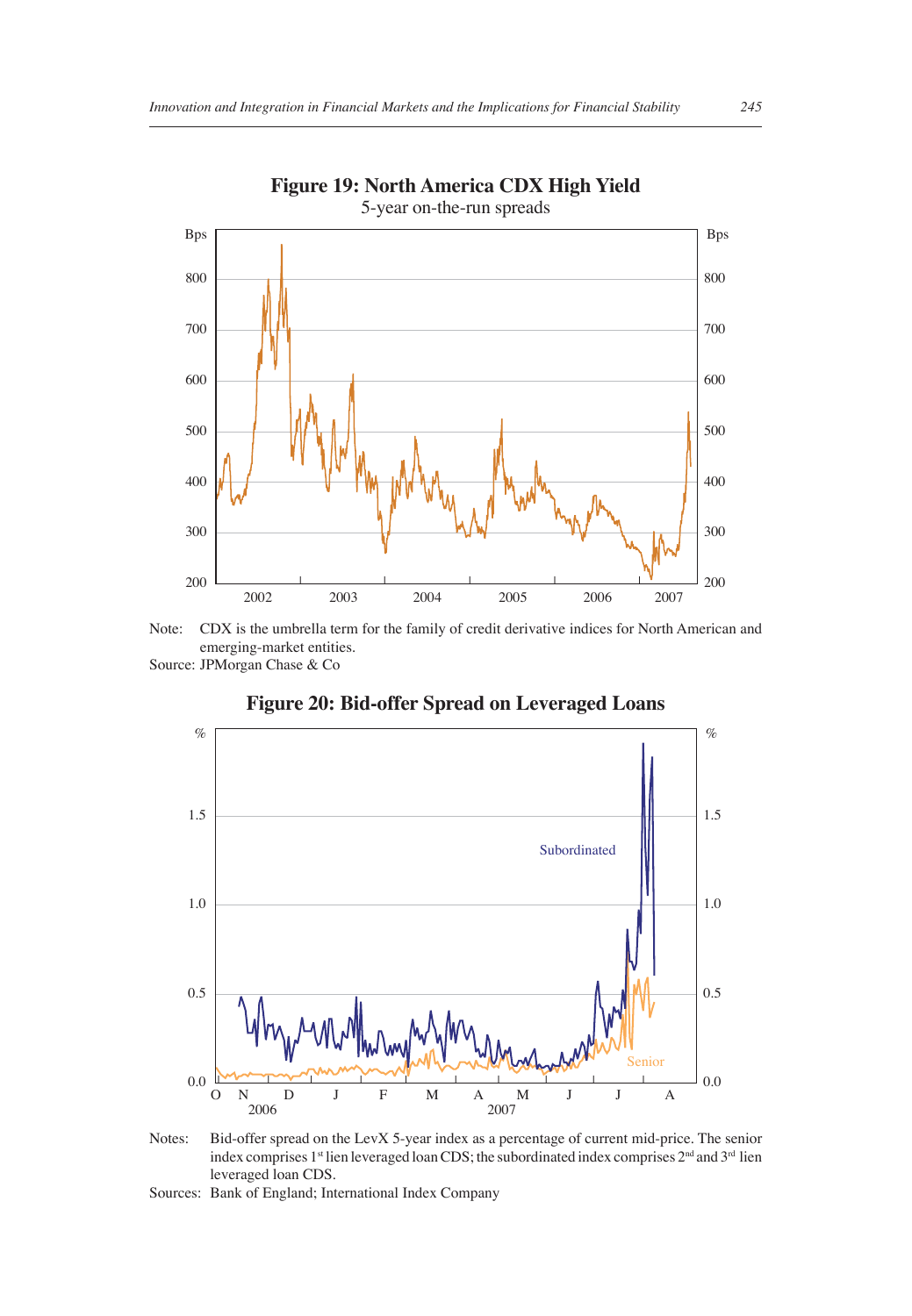and, finally, the greater dispersion of risk internationally as losses are spread across a wide range of financial firms and investors.

Looking forward, sustaining the pace and rents from financial innovation might prove challenging, as margins on new products are quickly bid away and there are likely to be diminishing returns to increased complexity. Indeed, before the recent market turbulence, contacts were reporting that the arrangement fee and margin on a vanilla RMBS/CMBS had been depressed to such a point that the business was often seen by banks as a loss-leader, and was only undertaken in order to gain fees and commissions from related business. Moreover, question marks over the reliability of valuations of complex products such as CDOs given very thin and illiquid secondary markets have, at least temporarily, dulled the appetite for the more complex and risky instruments. Nonetheless, pressure to innovate is likely to intensify once again in the medium term, given strong global competition in financial markets.

As competition in global financial markets continues to increase, risk-adjusted returns are likely to fall, absent a further stream of major innovations that warrant exceptional returns for a time. It is worth recalling a basic economic principle that super-normal profits are not necessarily a good measure of financial stability. Indeed, from a baseline of fully competitive markets, high profit growth would be an indicator of increased risk-taking. As Bank of England Governor, Mervyn King, put it in his recent Mansion House speech:'Higher returns come at the expense of higher risk' (King 2007). That is an old adage worth holding onto.

So how are these market developments affecting the risks to systemic financial stability? On the one hand, financial innovation and greater cross-border integration have facilitated the management and dispersal of risks, improving risk allocation and lowering sectoral and regional risk concentrations. Moreover, the growth of new investors, such as hedge funds, prepared to take contrarian positions, has added to market liquidity under normal conditions. These factors are likely to have strengthened the resilience of the financial system to withstand small-to-medium shocks, as such shocks are more readily dissipated. But, equally, innovation and integration have extended the ties between financial firms within and particularly across borders. In the event of a very large adverse shock these ties could consequently act as a conduit to transmit problems rather than to absorb them. And in such conditions, a lowering of the appetite for risk and pressure for withdrawals from investors could lead to asset managers increasing their liquidity buffers and thus adding to the drain on market liquidity.

#### **6. Challenges for Financial Stability Authorities**

As highlighted in the earlier sections, innovation and the major structural changes in financial markets in recent years have delivered considerable benefits to consumers and users of financial services. A wider choice of financial products with much greater flexibility of terms and conditions is on offer for both savers and borrowers. And competition has enhanced efficiency and lowered costs. As recently discussed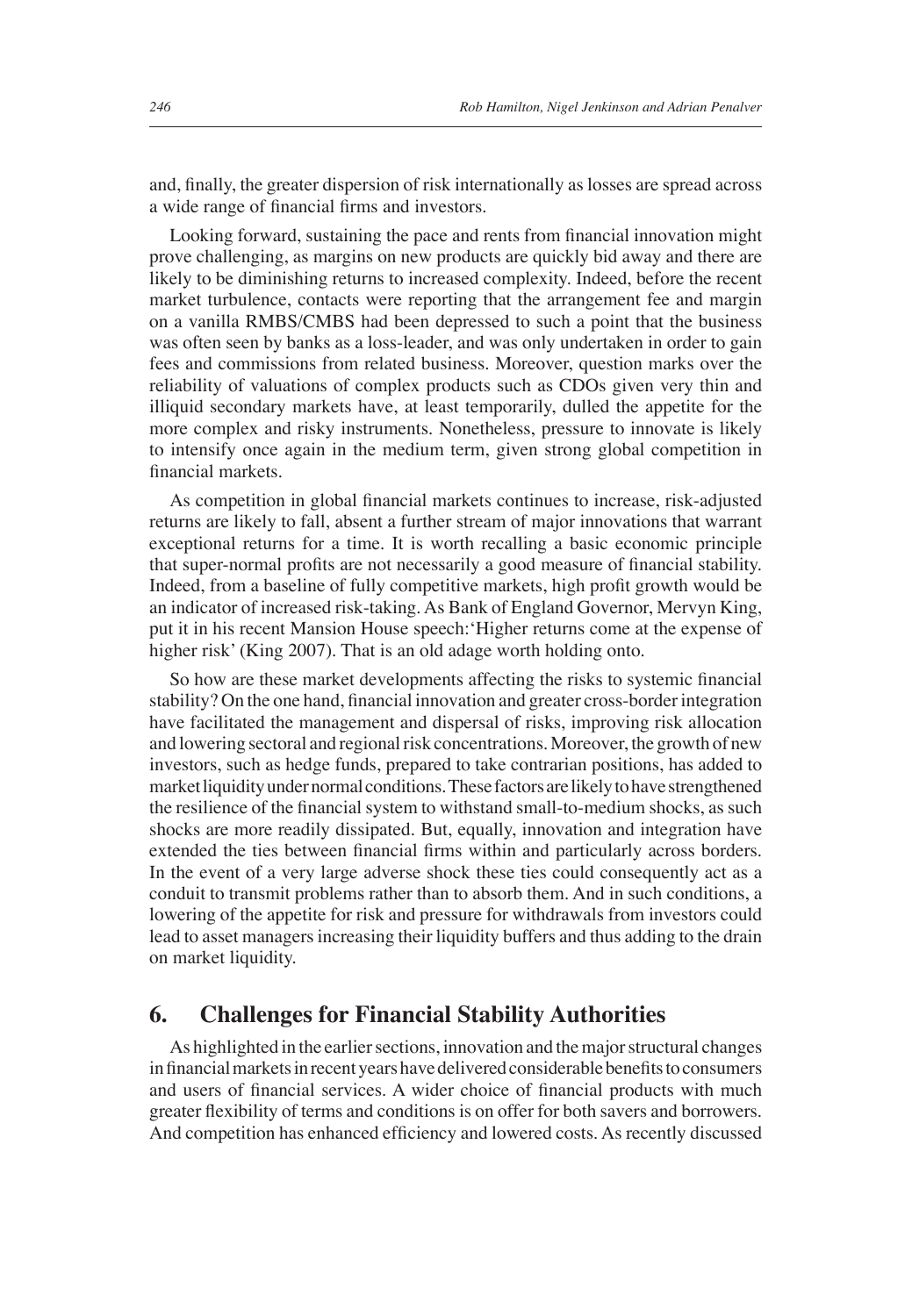by Governor Warsh, these developments have added to the depth and completeness of markets and to value-added and economic welfare (Warsh 2007a).

Yet, as also highlighted above, the financial system is a highly interdependent network and prone to microeconomic distortions arising from asymmetric information. Failure of a major institution may readily spill over to other parts of the financial system through direct credit linkages, through indirect channels such as the impact of failure on the value of common asset holdings or exposures, and through more nebulous channels such as the impact on confidence. More broadly, the consequences of the failure of a major institution on the financial system as a whole are likely to be much larger than on the institution itself, providing the standard justification for regulatory intervention to align the incentives facing financial institutions with public policy goals.

So how have the forces of innovation and integration affected the challenges for public authorities in preserving financial stability?<sup>7</sup> We would briefly highlight the importance of four areas of work in particular:

- First, improving the understanding of systemic risk and developing a robust toolkit to assess and analyse risks to financial stability remains a formidable challenge. Although stress-testing offers a promising avenue, the current state of the art is some way short of ideal. In particular, current approaches typically place relatively limited attention to default, to contagion risks and to system responses and interconnections. But of course these elements lie at the heart of episodes of major instability and financial crisis. At the Bank of England we plan to address this deficiency by developing a suite of models that focus more particularly on network links and financial system responses to shocks (for example, on liquidity and credit supply) (Jenkinson 2007a). This suite should aid our analysis and judgments. But it will also be essential to complement this analytical work with high-quality market intelligence to ensure that our assessment is grounded in a good understanding of rapidly evolving, complex financial markets (Haldane, Hall and Pezzini 2007). That is inevitably challenging given the pace of innovation and structural change.
- Second, delivering effective capital and liquidity buffers. An improved assessment of the threats to financial stability should assist the authorities in identifying areas of vulnerability and weakness in the system to address in conjunction with financial firms. One important strand of work is setting standards for capital and liquidity buffers to provide protection to the system as a whole. In recent years, attention has been focused on the development, and now implementation, of the Basel II capital standards. The new standards have improved the risk sensitivity of capital levels to the spectrum of risks faced by banks. Moreover, as emphasised earlier, market and funding liquidity risks are increasing in importance given the growth of capital markets, of securitisation, and of the originate and distribute model of banking. That in turn raises the importance of liquidity standards and supervision.

<sup>7.</sup> See Bernanke (2007).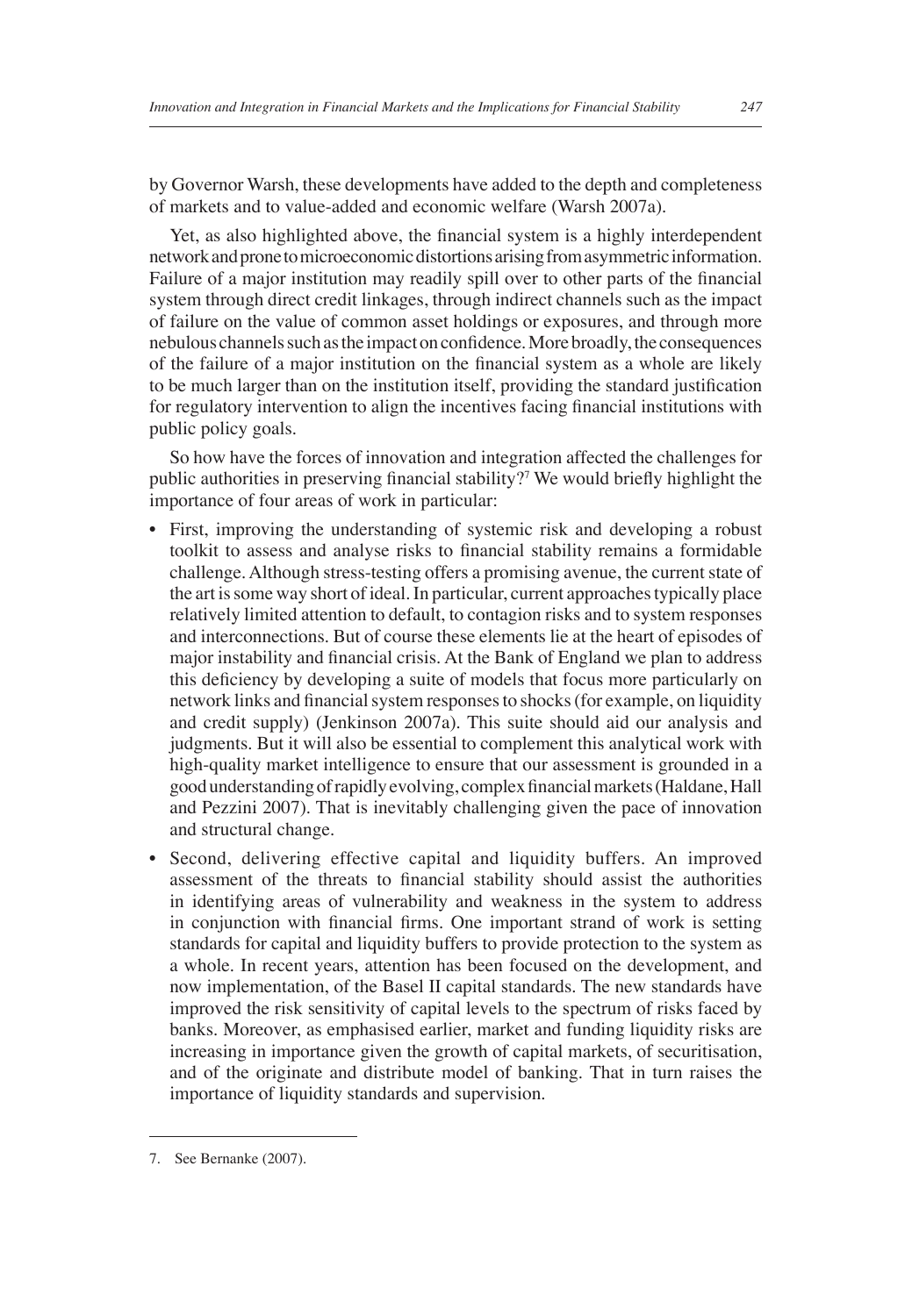- Third, promoting resilient financial market infrastructure. As financial institutions and private agents rely increasingly on financial markets to trade, manage and hedge risks, the importance of reliable, robust infrastructure for trading, payments, clearing and settlement is paramount. However, there are a number of market failures such as network externalities and the tendency for natural monopoly, as well as collective action problems, which imply that the private sector alone may underinvest in infrastructure resilience, and provide a role for public sector intervention to ensure that broader social welfare objectives are captured (Jenkinson 2007b).
- Fourth, improving international financial crisis management planning. The sharp growth in global financial business and in cross-border financial consolidation, together with the increased pace of capital market activity, has increased the complexity and difficulty of managing and resolving any emerging financial crises. As noted above, though market developments may have lowered the likelihood of crises, they have, at the same time, increased the probability of a crisis spilling across borders should one occur. That places a premium on strengthening dialogue and preparations among authorities which may share common problems (Gieve 2006), for example, through the formation of interest groups.8

#### **7. Conclusion**

Deregulation and technological change have unleashed tremendous competitive forces on the global financial system in recent years, resulting in enormous growth and innovation in the provision of financial services. That has provided substantial benefits to the wider economy by providing households and corporations a much wider menu of instruments with which to borrow, lend and manage risk, though at the same time the broadening of choice and exposure to new risks has increased the premium on high-quality financial advice and knowledge. The breakdown of barriers to the supply of financial products and the large volume of risk pooling and shifting within and across borders have increased the interconnections and integration within the financial system as well as adding to the complexity of the system. Understanding and addressing the risks in an increasingly integrated and increasingly global financial system is a major challenge for financial institutions and financial stability authorities. Meeting these challenges is crucial to ensure that risks are contained and that the manifold benefits of innovation and integration in financial markets can be sustained.

<sup>8.</sup> An example of this is the Trans-Tasman Council on Banking Supervision, which brings together the relevant authorities in Australia and New Zealand.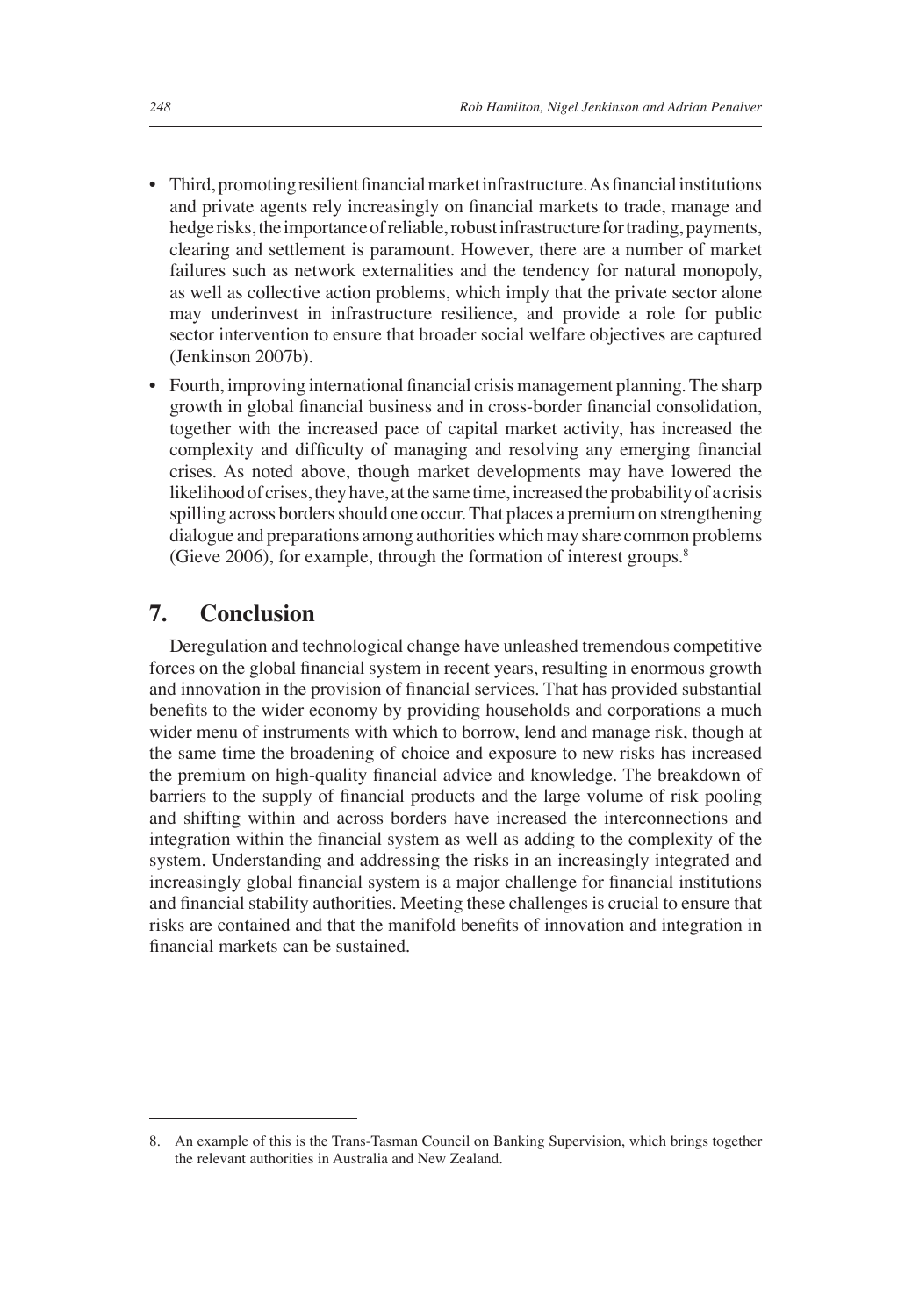#### **References**

- Bank of England (2006), 'Box 5 Financial Market Amplifiers', *Financial Stability Report*, Issue No 20, p 33.
- Bank of England (2007), 'The Monetary Policy Committee of the Bank of England: Ten Years On', Bank of England *Quarterly Bulletin*, 47(1), pp 24–38.
- Berger AN, WS Frame and NH Miller (2002), 'Credit Scoring and the Availability, Price, and Risk of Small Business Credit', Board of Governors of the Federal Reserve System Finance and Economics Discussion Series No 2002-26.
- Bernanke BS (2007), 'Regulation and Financial Innovation', speech to the Federal Reserve Bank of Atlanta's 2007 Financial Markets Conference on 'Credit Derivatives: Where's the Risk?', Sea Island, 15 May.
- Caruana J (2007), 'Global Financial Market Risk Who Is Responsible for What?', keynote address at the Heinrich Böll Foundation/German Association of Banks Conference on Financial Stability, Berlin, 30 May.
- CGFS (Committee on the Global Financial System) (2003), 'Credit Risk Transfer', CGFS Publications No 20.
- Ferguson R, P Hartmann, and R Portes (forthcoming), *International Financial Stability*, Geneva Reports on the World Economy, International Center for Monetary and Banking Studies and CEPR, Geneva.
- Gieve J (2006), 'Practical Issues in Preparing for Cross-Border Financial Crises', speech at the Financial Stability Forum Workshop on 'Planning and Communication for Financial Crises and Business Continuity Incidents', Bank of England, London, 13 November.
- G10 (Group of 10) (2001), *Report on Consolidation in the Financial Sector*, G10, Basel. Available at *<*http://www.imf.org/external/np/g10/2001/01/Eng/index.htm>.
- Haldane A, S Hall and S Pezzini (2007), 'A New Approach to Assessing Risks to Financial Stability', Bank of England Financial Stability Paper No 2.
- Heikkinen P and K Korhonen (2006), *Technology-Driven Efficiencies in Financial Markets*, Bank of Finland Expository Studies No A:110.2006, Bank of Finland, Helsinki.
- IIF (Institute of International Finance) (2007), 'Principles of Liquidity Risk Management', report of the IIF Special Committee on Liquidity Risk, March.
- IMF (International Monetary Fund) (2006), *World Economic Outlook Financial Systems and Economic Cycles*, World Economic and Financial Surveys, IMF, Washington DC.
- Jenkinson N (2007a), 'Developing a Framework for Stress Testing of Financial Stability Risks', speech at the ECB Conference on 'Stress Testing and Financial Crisis Management', Frankfurt, 12 July.
- Jenkinson N (2007b), 'Promoting Financial System Resilience in Modern Global Capital Markets: Some Issues', speech at the 2<sup>nd</sup> International Conference on 'Law and Economics of Risk in Finance', University of St Gallen, St Gallen, 29 June.
- King M (1994), 'Monetary Policy Instruments: The UK Experience', Bank of England *Quarterly Bulletin*, August, pp 268–276.